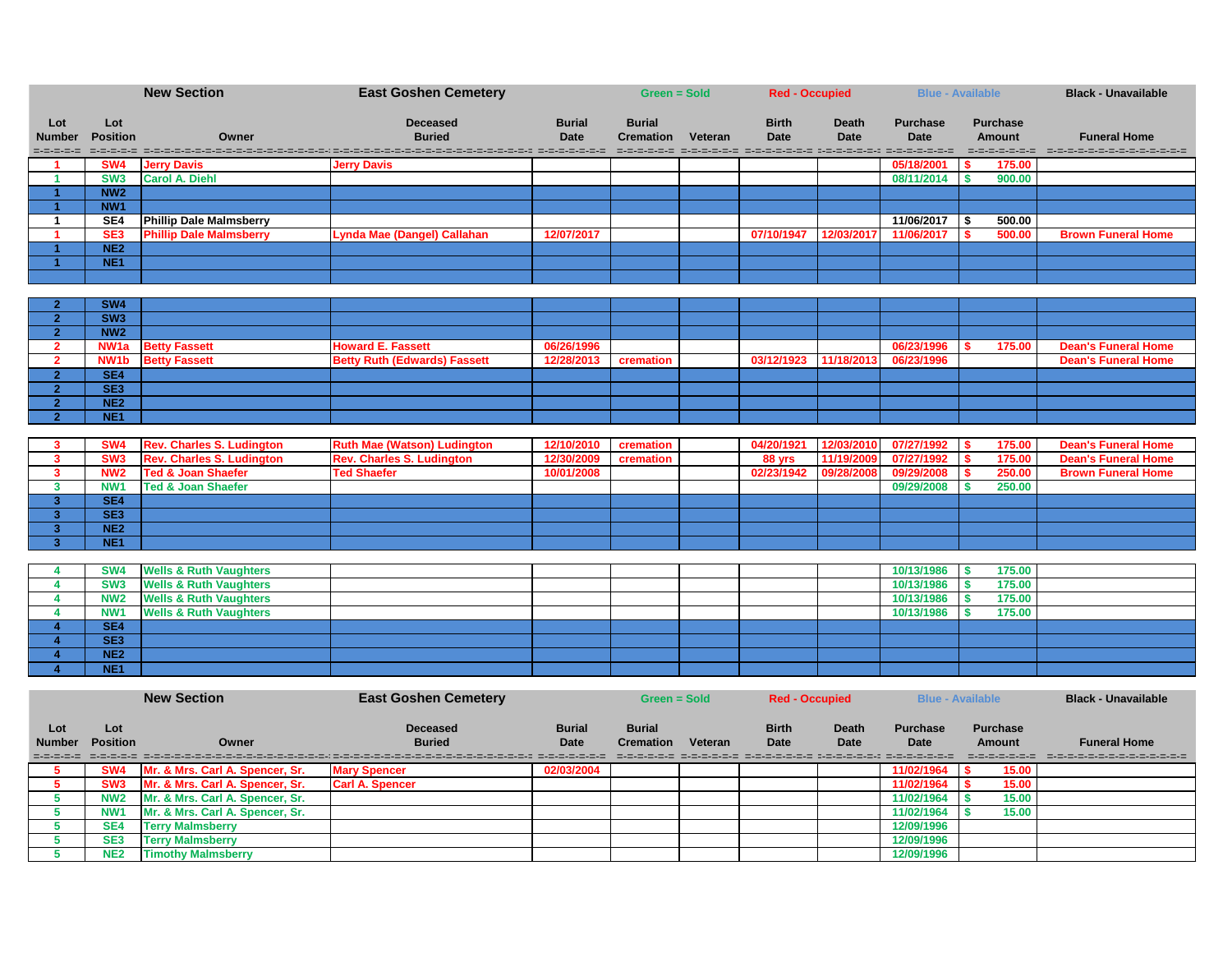| 5  | NE <sub>1</sub> | <b>Timothy Malmsberry</b>            |                                   |               |             |            |            | 12/09/1996 |    |        |                            |
|----|-----------------|--------------------------------------|-----------------------------------|---------------|-------------|------------|------------|------------|----|--------|----------------------------|
|    |                 |                                      |                                   |               |             |            |            |            |    |        |                            |
|    | SW4             | Mr. & Mrs. Frank Grove               |                                   |               |             |            |            | 11/02/1964 | S. | 15.00  |                            |
|    | SW <sub>3</sub> | Mr. & Mrs. Frank Grove               |                                   |               |             |            |            | 11/02/1964 |    | 15.00  |                            |
|    | <b>NW2</b>      | Mr. & Mrs. Frank Grove               | <b>Anna S. Grove</b>              | 08/07/2000    |             | 84 yrs     | 08/03/2000 | 11/02/1964 |    | 15.00  | <b>Dean's Funeral Home</b> |
| 6. | NW <sub>1</sub> | Mr. & Mrs. Frank Grove               | <b>Frank E. Grove</b>             | 02/06/1997    |             | 78 yrs     | 02/03/1997 | 11/02/1964 |    | 15.00  | <b>Dean's Funeral Home</b> |
|    | SE4             | <b>Sherry &amp; Daniel Patterson</b> |                                   |               |             |            |            |            |    |        |                            |
|    | SE <sub>3</sub> | <b>Sherry &amp; Daniel Patterson</b> |                                   |               |             |            |            |            |    |        |                            |
|    | NE <sub>2</sub> |                                      |                                   |               |             |            |            |            |    |        |                            |
|    | NE <sub>1</sub> |                                      |                                   |               |             |            |            |            |    |        |                            |
|    |                 |                                      |                                   |               |             |            |            |            |    |        |                            |
|    | SW4             | <b>Franklin G. Cummings</b>          | <b>Franklin G. Cummings</b>       | 08/25/1993    |             | 09/23/1915 | 08/23/1993 | 10/03/1967 |    | 10.00  | <b>Stark Memorial</b>      |
|    | SW <sub>3</sub> | <b>Franklin G. Cummings</b>          | Virginia L. (Hurford) Cummings    | 10/01/2013    |             | 09/19/1917 | 09/29/2013 | 10/03/1967 |    | 10.00  | <b>Stark Memorial</b>      |
|    | <b>NW2</b>      | <b>John &amp; Nancy Thomas</b>       | John Robert Thomas, Jr.           | 12/22/2020    | <b>Army</b> | 07/29/1943 | 12/17/2020 | 09/05/2012 |    | 600.00 | <b>Gednetz-Ruzek-Brown</b> |
|    | NW <sub>1</sub> | <b>John &amp; Nancy Thomas</b>       | <b>Nancy R. (Lockhart) Thomas</b> | <b>Future</b> |             | 11/24/1944 |            | 09/05/2012 |    | 600.00 |                            |
|    | SE4             | <b>Frank G. Cummings</b>             | <b>Robert Lee Rambo</b>           | 05/05/2015    |             | 05/27/1943 | 05/02/2015 | 10/03/1967 |    | 10.00  | <b>Brown Funeral Home</b>  |
|    | SE <sub>3</sub> | <b>Frank G. Cummings</b>             | <b>Bonita K. (Cummings) Rambo</b> | <b>Future</b> |             |            |            | 10/03/1967 |    | 10.00  |                            |
|    | NE <sub>2</sub> |                                      |                                   |               |             |            |            |            |    |        |                            |
|    | NE <sub>1</sub> |                                      |                                   |               |             |            |            |            |    |        |                            |
|    |                 |                                      |                                   |               |             |            |            |            |    |        |                            |
|    | <b>SW4</b>      |                                      |                                   |               |             |            |            |            |    |        |                            |
|    | SW3             |                                      |                                   |               |             |            |            |            |    |        |                            |
| 8  | <b>NW2</b>      | <b>James &amp; Linda Higgins</b>     |                                   |               |             |            |            | 08/13/2012 |    | 600.00 |                            |
|    | NW <sub>1</sub> | James & Linda Higgins                |                                   |               |             |            |            | 08/13/2012 |    | 600.00 |                            |
|    | SE4             | Mr. & Mrs. Arthur Lora               |                                   |               |             |            |            | 05/24/1986 |    | 150.00 |                            |
|    | SE <sub>3</sub> | Mr. & Mrs. Arthur Lora               |                                   |               |             |            |            | 05/24/1986 |    | 150.00 |                            |
|    | <b>NE2</b>      |                                      |                                   |               |             |            |            |            |    |        |                            |

|                                   | <b>New Section</b>     |                              | <b>East Goshen Cemetery</b>        |                              | <b>Green = Sold</b>                             |         | <b>Red - Occupied</b>                                                                        |                             |                                | <b>Blue - Available</b>                          | <b>Black - Unavailable</b>                             |
|-----------------------------------|------------------------|------------------------------|------------------------------------|------------------------------|-------------------------------------------------|---------|----------------------------------------------------------------------------------------------|-----------------------------|--------------------------------|--------------------------------------------------|--------------------------------------------------------|
| Lot<br><b>Number</b><br>=-=-=-=-= | Lot<br><b>Position</b> | Owner                        | <b>Deceased</b><br><b>Buried</b>   | <b>Burial</b><br><b>Date</b> | <b>Burial</b><br><b>Cremation</b><br>---------- | Veteran | <b>Birth</b><br><b>Date</b><br>strategies in die strategie bestehet die strategiese bestehet | <b>Death</b><br><b>Date</b> | <b>Purchase</b><br><b>Date</b> | <b>Purchase</b><br><b>Amount</b><br>------------ | <b>Funeral Home</b><br>- ロ・コ・ロ・コ・コ・コ・コ・コ・コ・コ・コ・コ・コ・コ・コ |
| $9^{\circ}$                       | SW <sub>4</sub>        |                              |                                    |                              |                                                 |         |                                                                                              |                             |                                |                                                  |                                                        |
| 9 <sup>°</sup>                    | SW <sub>3</sub>        |                              |                                    |                              |                                                 |         |                                                                                              |                             |                                |                                                  |                                                        |
| 9 <sup>°</sup>                    | NW <sub>2</sub>        |                              |                                    |                              |                                                 |         |                                                                                              |                             |                                |                                                  |                                                        |
| 9 <sup>°</sup>                    | NW <sub>1</sub>        |                              |                                    |                              |                                                 |         |                                                                                              |                             |                                |                                                  |                                                        |
| 9                                 | SE4                    | Michael A. & Erin E. Thurnes | <b>Kaitlyn Elizabeth Stinedurf</b> | 11/28/2015                   |                                                 |         | 03/19/1999                                                                                   |                             | 11/21/2015 11/23/2015          | 1,000.00<br>S.                                   |                                                        |
| 9 <sup>°</sup>                    | SE3                    |                              |                                    |                              |                                                 |         |                                                                                              |                             |                                |                                                  |                                                        |
| 9 <sup>°</sup>                    | NE <sub>2</sub>        |                              |                                    |                              |                                                 |         |                                                                                              |                             |                                |                                                  |                                                        |
| $9^{\circ}$                       | NE <sub>1</sub>        |                              |                                    |                              |                                                 |         |                                                                                              |                             |                                |                                                  |                                                        |
|                                   |                        |                              |                                    |                              |                                                 |         |                                                                                              |                             |                                |                                                  |                                                        |
| 10 <sub>1</sub>                   | <b>SW4</b>             |                              |                                    |                              |                                                 |         |                                                                                              |                             |                                |                                                  |                                                        |
| 10                                | SW3                    |                              |                                    |                              |                                                 |         |                                                                                              |                             |                                |                                                  |                                                        |
| 10 <sub>1</sub>                   | NW <sub>2</sub>        |                              |                                    |                              |                                                 |         |                                                                                              |                             |                                |                                                  |                                                        |
| 10                                | NW <sub>1</sub>        |                              |                                    |                              |                                                 |         |                                                                                              |                             |                                |                                                  |                                                        |
| 10 <sub>1</sub>                   | SE4                    |                              |                                    |                              |                                                 |         |                                                                                              |                             |                                |                                                  |                                                        |
| 10 <sub>1</sub>                   | SE <sub>3</sub>        |                              |                                    |                              |                                                 |         |                                                                                              |                             |                                |                                                  |                                                        |
| 10 <sub>1</sub>                   | NE <sub>2</sub>        |                              |                                    |                              |                                                 |         |                                                                                              |                             |                                |                                                  |                                                        |
| 10                                | NE <sub>1</sub>        |                              |                                    |                              |                                                 |         |                                                                                              |                             |                                |                                                  |                                                        |
|                                   |                        |                              |                                    |                              |                                                 |         |                                                                                              |                             |                                |                                                  |                                                        |
| 11                                | SW4                    |                              |                                    |                              |                                                 |         |                                                                                              |                             |                                |                                                  |                                                        |
| 11                                | SW3                    |                              |                                    |                              |                                                 |         |                                                                                              |                             |                                |                                                  |                                                        |
| 11                                | NW <sub>2</sub>        |                              |                                    |                              |                                                 |         |                                                                                              |                             |                                |                                                  |                                                        |

**NE1**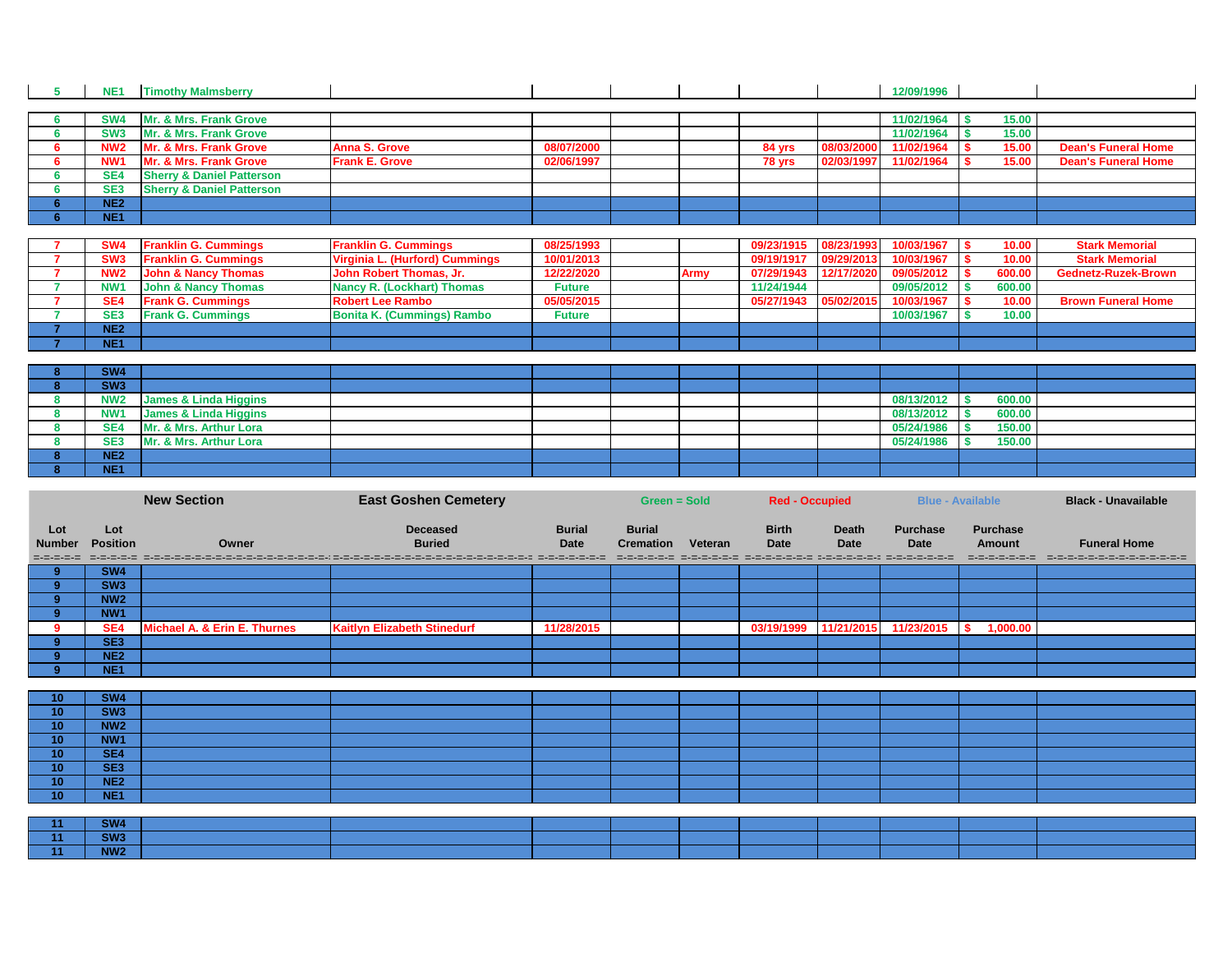| 11              | NW1             |                      |                                                                                                                |               |                          |                       |              |                         |                                     |                            |
|-----------------|-----------------|----------------------|----------------------------------------------------------------------------------------------------------------|---------------|--------------------------|-----------------------|--------------|-------------------------|-------------------------------------|----------------------------|
| 11              | SE4             |                      |                                                                                                                |               |                          |                       |              |                         |                                     |                            |
| 11              | SE3             |                      |                                                                                                                |               |                          |                       |              |                         |                                     |                            |
| 11              | NE2             |                      |                                                                                                                |               |                          |                       |              |                         |                                     |                            |
| 11              | NE <sub>1</sub> |                      |                                                                                                                |               |                          |                       |              |                         |                                     |                            |
|                 |                 |                      |                                                                                                                |               |                          |                       |              |                         |                                     |                            |
| 12              | SW4             |                      |                                                                                                                |               |                          |                       |              |                         |                                     |                            |
| 12              | SW3             |                      |                                                                                                                |               |                          |                       |              |                         |                                     |                            |
| 12              | NW <sub>2</sub> |                      |                                                                                                                |               |                          |                       |              |                         |                                     |                            |
| 12              | NW1             |                      |                                                                                                                |               |                          |                       |              |                         |                                     |                            |
| 12              | SE4             |                      |                                                                                                                |               |                          |                       |              |                         |                                     |                            |
| 12              | SE3             |                      |                                                                                                                |               |                          |                       |              |                         |                                     |                            |
| 12              | NE2             |                      |                                                                                                                |               |                          |                       |              |                         |                                     |                            |
| 12 <sup>7</sup> | NE <sub>1</sub> |                      |                                                                                                                |               |                          |                       |              |                         |                                     |                            |
|                 |                 |                      |                                                                                                                |               |                          |                       |              |                         |                                     |                            |
|                 |                 |                      |                                                                                                                |               |                          |                       |              |                         |                                     |                            |
|                 |                 | <b>New Section</b>   | <b>East Goshen Cemetery</b>                                                                                    |               | <b>Green = Sold</b>      | <b>Red - Occupied</b> |              | <b>Blue - Available</b> |                                     | <b>Black - Unavailable</b> |
|                 |                 |                      |                                                                                                                |               |                          |                       |              |                         |                                     |                            |
| Lot             | Lot             |                      | <b>Deceased</b>                                                                                                | <b>Burial</b> | <b>Burial</b>            | <b>Birth</b>          | <b>Death</b> | <b>Purchase</b>         | <b>Purchase</b>                     |                            |
| <b>Number</b>   | <b>Position</b> | Owner                | <b>Buried</b>                                                                                                  | <b>Date</b>   | <b>Cremation Veteran</b> | <b>Date</b>           | <b>Date</b>  | <b>Date</b>             | <b>Amount</b>                       | <b>Funeral Home</b>        |
|                 |                 |                      | codo deces decedros decessos de construções de construções de construções de construções de construções de con |               |                          |                       |              |                         |                                     |                            |
| 13              | SW <sub>4</sub> |                      |                                                                                                                |               |                          |                       |              |                         |                                     |                            |
| 13              | SW3             |                      |                                                                                                                |               |                          |                       |              |                         |                                     |                            |
| 13              | NW <sub>2</sub> |                      |                                                                                                                |               |                          |                       |              |                         |                                     |                            |
| 13              | NW <sub>1</sub> |                      |                                                                                                                |               |                          |                       |              |                         |                                     |                            |
| 13              | SE4             |                      |                                                                                                                |               |                          |                       |              |                         |                                     |                            |
| 13              | SE3             |                      |                                                                                                                |               |                          |                       |              |                         |                                     |                            |
| 13              | NE <sub>2</sub> |                      |                                                                                                                |               |                          |                       |              |                         |                                     |                            |
| 13              | NE <sub>1</sub> |                      |                                                                                                                |               |                          |                       |              |                         |                                     |                            |
|                 |                 |                      |                                                                                                                |               |                          |                       |              |                         |                                     |                            |
| 14              | <b>SW4</b>      |                      |                                                                                                                |               |                          |                       |              |                         |                                     |                            |
| 14              | SW3             |                      |                                                                                                                |               |                          |                       |              |                         |                                     |                            |
| 14              | NW <sub>2</sub> |                      |                                                                                                                |               |                          |                       |              |                         |                                     |                            |
|                 |                 |                      |                                                                                                                |               |                          |                       |              |                         |                                     |                            |
| 14              | NW <sub>1</sub> |                      |                                                                                                                |               |                          |                       |              |                         |                                     |                            |
| 14              | SE4             |                      |                                                                                                                |               |                          |                       |              |                         |                                     |                            |
| 14              | SE3             |                      |                                                                                                                |               |                          |                       |              |                         |                                     |                            |
| 14              | NE <sub>2</sub> |                      |                                                                                                                |               |                          |                       |              |                         |                                     |                            |
| 14              | NE <sub>1</sub> |                      |                                                                                                                |               |                          |                       |              |                         |                                     |                            |
|                 |                 |                      |                                                                                                                |               |                          |                       |              |                         |                                     |                            |
| 15              | SW4             |                      |                                                                                                                |               |                          |                       |              |                         |                                     |                            |
| 15              | SW3             |                      |                                                                                                                |               |                          |                       |              |                         |                                     |                            |
| 15              | NW2             |                      |                                                                                                                |               |                          |                       |              |                         |                                     |                            |
| 15              | NW <sub>1</sub> |                      |                                                                                                                |               |                          |                       |              |                         |                                     |                            |
| 15              | SE4             |                      |                                                                                                                |               |                          |                       |              |                         |                                     |                            |
| 15              | SE <sub>3</sub> |                      |                                                                                                                |               |                          |                       |              |                         |                                     |                            |
| 15              | NE2             |                      |                                                                                                                |               |                          |                       |              |                         |                                     |                            |
| 15              | NE <sub>1</sub> |                      |                                                                                                                |               |                          |                       |              |                         |                                     |                            |
|                 |                 |                      |                                                                                                                |               |                          |                       |              |                         |                                     |                            |
| 16              | SW4             |                      |                                                                                                                |               |                          |                       |              |                         |                                     |                            |
| 16              | SW3             |                      |                                                                                                                |               |                          |                       |              |                         |                                     |                            |
| 16              | NW <sub>2</sub> |                      |                                                                                                                |               |                          |                       |              |                         |                                     |                            |
| 16              | NW1             |                      |                                                                                                                |               |                          |                       |              |                         |                                     |                            |
| 16              | SE4             | <b>Gordon Santee</b> |                                                                                                                |               |                          |                       |              | 12/22/1986              | 150.00<br>$\boldsymbol{\mathsf{s}}$ |                            |
| 16              | SE <sub>3</sub> | <b>Gordon Santee</b> | <b>Gordon Roger Santee</b>                                                                                     | 12/05/2014    |                          | 08/16/1924            | 11/30/2014   | 12/22/1986              | 150.00<br>S.                        | <b>Stark Memorial</b>      |
| 16              | NE <sub>2</sub> |                      |                                                                                                                |               |                          |                       |              |                         |                                     |                            |
| 16              | NE <sub>1</sub> |                      |                                                                                                                |               |                          |                       |              |                         |                                     |                            |
|                 |                 |                      |                                                                                                                |               |                          |                       |              |                         |                                     |                            |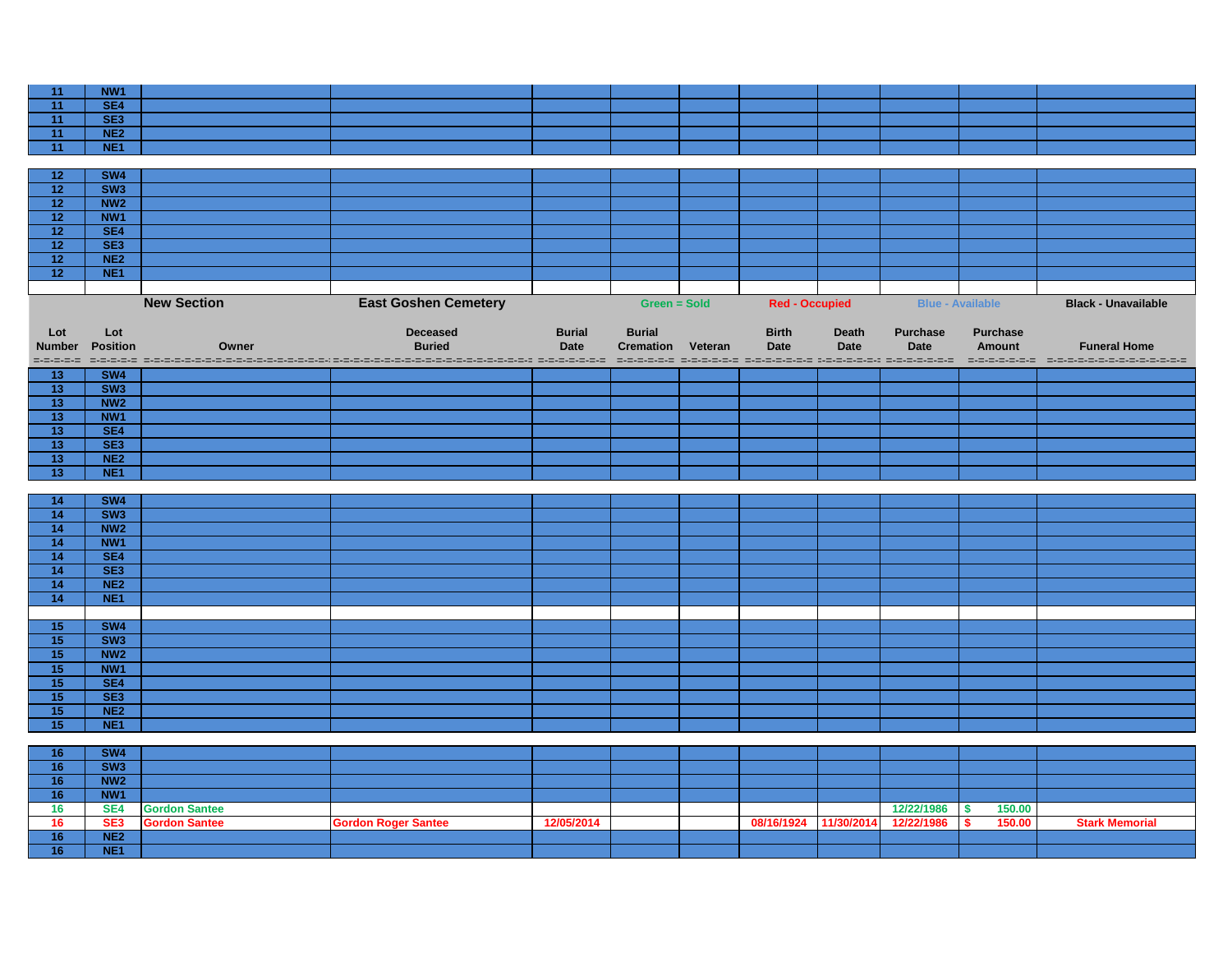|                                   | <b>New Section</b>     |                                  | <b>East Goshen Cemetery</b>                                                                                    |                              | Green = Sold                      |         | <b>Red - Occupied</b>                                                                           |                             |                                | <b>Blue - Available</b>          | <b>Black - Unavailable</b>          |
|-----------------------------------|------------------------|----------------------------------|----------------------------------------------------------------------------------------------------------------|------------------------------|-----------------------------------|---------|-------------------------------------------------------------------------------------------------|-----------------------------|--------------------------------|----------------------------------|-------------------------------------|
| Lot<br><b>Number</b><br>=-=-=-=-= | Lot<br><b>Position</b> | Owner                            | <b>Deceased</b><br><b>Buried</b>                                                                               | <b>Burial</b><br><b>Date</b> | <b>Burial</b><br><b>Cremation</b> | Veteran | <b>Birth</b><br><b>Date</b><br>distribution distribution distribution personalist distribution. | <b>Death</b><br><b>Date</b> | <b>Purchase</b><br><b>Date</b> | <b>Purchase</b><br><b>Amount</b> | <b>Funeral Home</b>                 |
| 17 <sub>2</sub>                   | SW4                    |                                  |                                                                                                                |                              |                                   |         |                                                                                                 |                             |                                |                                  |                                     |
| 17                                | SW3                    |                                  |                                                                                                                |                              |                                   |         |                                                                                                 |                             |                                |                                  |                                     |
| 17                                | NW <sub>2</sub>        |                                  |                                                                                                                |                              |                                   |         |                                                                                                 |                             |                                |                                  |                                     |
| 17                                | NW <sub>1</sub>        |                                  |                                                                                                                |                              |                                   |         |                                                                                                 |                             |                                |                                  |                                     |
| 17                                | SE <sub>4</sub>        | <b>Rev. James B. Tatsch</b>      | <b>Rev. James B. Tatsch</b>                                                                                    | 10/25/2007                   |                                   |         |                                                                                                 |                             |                                |                                  |                                     |
| 17                                | SE <sub>3</sub>        | <b>Rev. James B. Tatsch</b>      | <b>Frances P. (Phillips) Tatsch</b>                                                                            | 09/16/2010                   |                                   |         | 09/23/1914                                                                                      | 09/12/2010                  |                                |                                  | <b>Cassaday-Turkle-Christian</b>    |
| 17                                | NE <sub>2</sub>        | <b>Rev. Harold Winn</b>          | <b>Wilda (Santee) Winn Nicholson</b>                                                                           | 08/08/2017                   |                                   |         | 05/20/1920                                                                                      | 07/30/2017                  | 11/19/1976                     | 100.00                           | <b>Haslor &amp; Stout - Indiana</b> |
| 17                                | NE <sub>1</sub>        | <b>Rev. Harold Winn</b>          | Rev. Dr. Harold B. Winn, Sr.                                                                                   | 12/19/1976                   |                                   |         | 08/05/1920                                                                                      | 12/12/1976                  | 11/19/1976                     | 100.00                           | <b>Arbaugh-Pearce</b>               |
| <b>18</b>                         | SW <sub>4</sub>        | <b>Robert &amp; Linda Stroup</b> | <b>Robert Stroup</b>                                                                                           | 05/07/2007                   |                                   |         |                                                                                                 |                             |                                |                                  |                                     |
| 18                                | SW <sub>3</sub>        | <b>Robert &amp; Linda Stroup</b> |                                                                                                                |                              |                                   |         |                                                                                                 |                             |                                |                                  |                                     |
| 18                                | NW <sub>2</sub>        |                                  |                                                                                                                |                              |                                   |         |                                                                                                 |                             |                                |                                  |                                     |
| 18                                | NW <sub>1</sub>        |                                  |                                                                                                                |                              |                                   |         |                                                                                                 |                             |                                |                                  |                                     |
| 18                                | SE4                    | <b>Robert &amp; Linda Stroup</b> |                                                                                                                |                              |                                   |         |                                                                                                 |                             |                                |                                  |                                     |
| 18                                | SE <sub>3</sub>        | <b>Robert &amp; Linda Stroup</b> |                                                                                                                |                              |                                   |         |                                                                                                 |                             |                                |                                  |                                     |
| 18                                | NE2                    |                                  |                                                                                                                |                              |                                   |         |                                                                                                 |                             |                                |                                  |                                     |
| 18                                | NE <sub>1</sub>        |                                  |                                                                                                                |                              |                                   |         |                                                                                                 |                             |                                |                                  |                                     |
|                                   |                        |                                  |                                                                                                                |                              |                                   |         |                                                                                                 |                             |                                |                                  |                                     |
| 19                                | SW4                    |                                  |                                                                                                                |                              |                                   |         |                                                                                                 |                             |                                |                                  |                                     |
| 19                                | SW3                    |                                  |                                                                                                                |                              |                                   |         |                                                                                                 |                             |                                |                                  |                                     |
| 19                                | NW <sub>2</sub>        | <b>Richard B. Sexauer</b>        | <b>Richard Sexauer</b>                                                                                         | 02/15/1985                   | cremation                         |         |                                                                                                 |                             | 02/25/1985                     | 175.00                           |                                     |
| 19                                | NW <sub>1</sub>        | <b>Richard B. Sexauer</b>        | <b>Frances Lenora Sexauer</b>                                                                                  | 02/16/1985                   |                                   |         | $61$ yrs                                                                                        | 02/13/1985                  | 02/25/1985                     | 175.00                           | <b>Stirling - Alliance</b>          |
| 19                                | SE4                    | <b>Clyde Henderson</b>           | <b>Clyde Henderson</b>                                                                                         | 11/20/2003                   |                                   |         |                                                                                                 |                             |                                |                                  |                                     |
| 19                                | SE <sub>3</sub>        | <b>Clyde Henderson</b>           | <b>Aillen Henderson</b>                                                                                        | 10/20/2007                   |                                   |         |                                                                                                 |                             |                                |                                  |                                     |
| 19                                | NE <sub>2</sub>        | <b>Charles L. Osberg</b>         | <b>Sara Ann Osberg</b>                                                                                         | 01/14/1984                   |                                   |         | 2 yrs                                                                                           | 01/10/1984                  | 01/23/1984                     | 150.00                           | <b>Greenisen</b>                    |
| 19                                | NE <sub>1</sub>        | <b>Charles L. Osberg</b>         | <b>Roberta Ann (Sellers) Hays</b>                                                                              | 07/09/2010                   |                                   |         | 08/20/1953                                                                                      | 07/05/2010                  | 01/23/1984                     |                                  | 150.00 Higgins-Reardon (Austintown) |
|                                   | SW4                    |                                  |                                                                                                                |                              |                                   |         |                                                                                                 |                             |                                |                                  |                                     |
| 20<br>20                          | SW3                    |                                  |                                                                                                                |                              |                                   |         |                                                                                                 |                             |                                |                                  |                                     |
| 20                                | NW <sub>2</sub>        |                                  |                                                                                                                |                              |                                   |         |                                                                                                 |                             |                                |                                  |                                     |
| $\overline{20}$                   | NW <sub>1</sub>        |                                  |                                                                                                                |                              |                                   |         |                                                                                                 |                             |                                |                                  |                                     |
| 20                                | SE4                    |                                  |                                                                                                                |                              |                                   |         |                                                                                                 |                             |                                |                                  |                                     |
| 20                                | SE <sub>3</sub>        |                                  |                                                                                                                |                              |                                   |         |                                                                                                 |                             |                                |                                  |                                     |
| 20                                | NE <sub>2</sub>        |                                  |                                                                                                                |                              |                                   |         |                                                                                                 |                             |                                |                                  |                                     |
| 20                                | NE <sub>1</sub>        |                                  |                                                                                                                |                              |                                   |         |                                                                                                 |                             |                                |                                  |                                     |
|                                   |                        |                                  |                                                                                                                |                              |                                   |         |                                                                                                 |                             |                                |                                  |                                     |
|                                   |                        | <b>New Section</b>               | <b>East Goshen Cemetery</b>                                                                                    |                              | Green = Sold                      |         | <b>Red - Occupied</b>                                                                           |                             |                                | <b>Blue - Available</b>          | <b>Black - Unavailable</b>          |
| Lot                               | Lot                    |                                  | <b>Deceased</b>                                                                                                | <b>Burial</b>                | <b>Burial</b>                     |         | <b>Birth</b>                                                                                    | <b>Death</b>                | <b>Purchase</b>                | <b>Purchase</b>                  |                                     |
| <b>Number</b>                     | <b>Position</b>        | Owner                            | <b>Buried</b>                                                                                                  | Date                         | <b>Cremation Veteran</b>          |         | <b>Date</b>                                                                                     | <b>Date</b>                 | <b>Date</b>                    | <b>Amount</b>                    | <b>Funeral Home</b>                 |
| =-=-=-=-=                         | =-=-=-=-=              |                                  | ich choronomerich choronomeric nordinare di choronomeric nordinare di choronomeric nordinare di choronomeric n |                              |                                   |         | international attachment attended to provincial province and the contract in                    |                             |                                |                                  |                                     |
| 21                                | SW <sub>4</sub>        |                                  |                                                                                                                |                              |                                   |         |                                                                                                 |                             |                                |                                  |                                     |
| 21                                | SW3                    |                                  |                                                                                                                |                              |                                   |         |                                                                                                 |                             |                                |                                  |                                     |
| 21                                | NW <sub>2</sub>        |                                  |                                                                                                                |                              |                                   |         |                                                                                                 |                             |                                |                                  |                                     |
| 21                                | NW1                    |                                  |                                                                                                                |                              |                                   |         |                                                                                                 |                             |                                |                                  |                                     |
| 21                                | SE4                    |                                  |                                                                                                                |                              |                                   |         |                                                                                                 |                             |                                |                                  |                                     |
| 21                                | SE <sub>3</sub>        |                                  |                                                                                                                |                              |                                   |         |                                                                                                 |                             |                                |                                  |                                     |
| 21                                | NE <sub>2</sub>        | <b>Melvin Wilcox</b>             | <b>Melvin Wilcox</b>                                                                                           |                              |                                   |         |                                                                                                 |                             | 06/02/1964                     | 15.00                            |                                     |
| 21                                | NE <sub>1</sub>        | <b>Melvin Wilcox</b>             | <b>Mrs. Melvin Wilcox</b>                                                                                      |                              |                                   |         |                                                                                                 |                             | 06/02/1964                     | 15.00                            |                                     |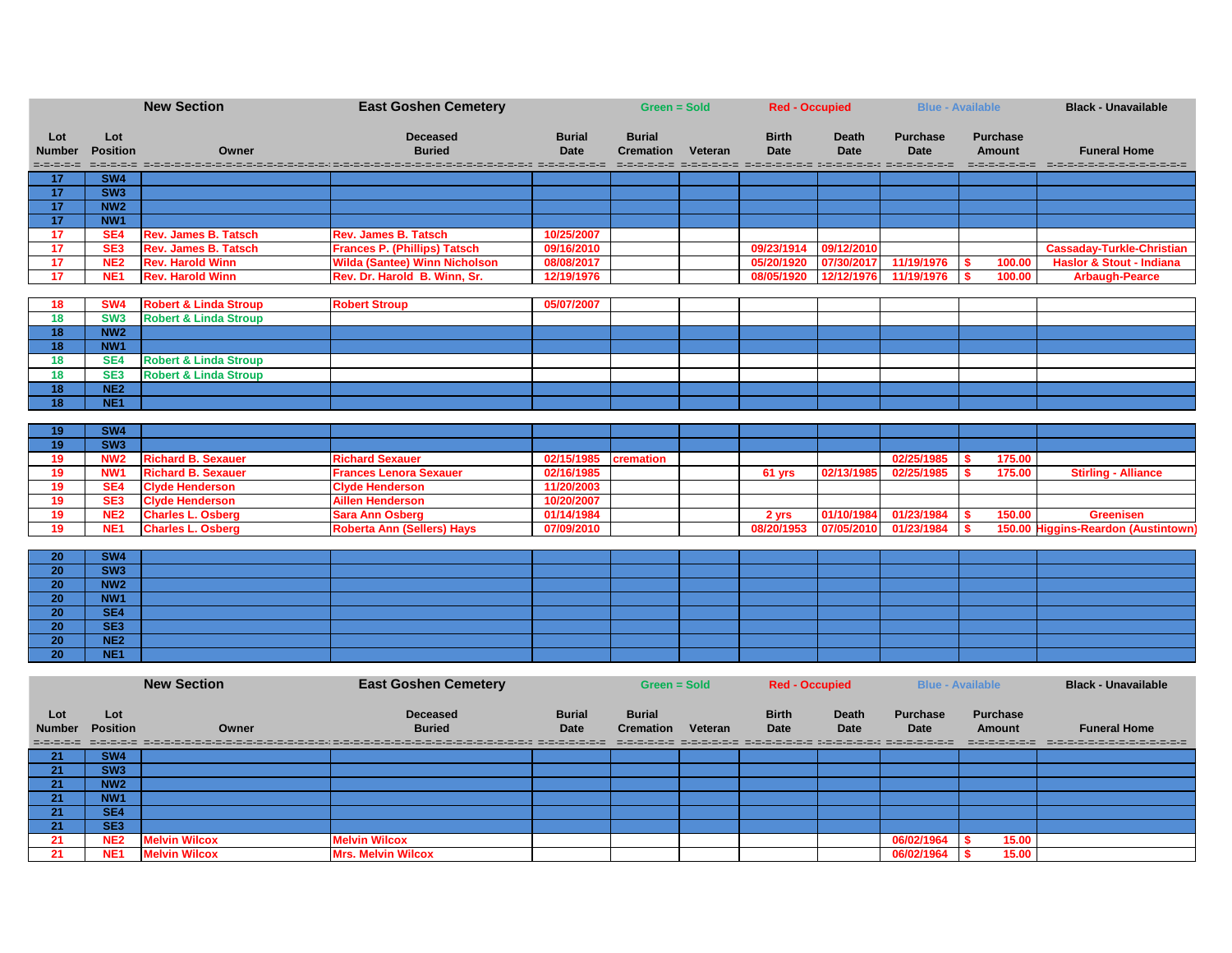|          | SW <sub>4</sub> | <b>Richard Gologram</b> |                       |  |  | 05/12/1980 | 100.00 |  |
|----------|-----------------|-------------------------|-----------------------|--|--|------------|--------|--|
|          | <b>SW3</b>      | <b>Richard Gologram</b> |                       |  |  | 05/12/1980 | 100.00 |  |
| הה       | <b>NW2</b>      | <b>Richard Gologram</b> |                       |  |  | 05/12/1980 | 100.00 |  |
|          | NW <sub>1</sub> | <b>Richard Gologram</b> | <b>Janet Gologram</b> |  |  | 05/12/1980 | 100.00 |  |
| ີ<br>LL  | SE <sub>4</sub> |                         |                       |  |  |            |        |  |
| ີ<br>LL  | SE <sub>3</sub> |                         |                       |  |  |            |        |  |
| ີ<br>--- | NE <sub>2</sub> |                         |                       |  |  |            |        |  |
| ີ        | NE <sub>1</sub> |                         |                       |  |  |            |        |  |

| 23 | <b>SW4</b>      |                                |                               |               |      |            |            |        |                            |
|----|-----------------|--------------------------------|-------------------------------|---------------|------|------------|------------|--------|----------------------------|
| 23 | SW <sub>3</sub> |                                |                               |               |      |            |            |        |                            |
| 23 | <b>NW2</b>      |                                |                               |               |      |            |            |        |                            |
| 23 | NW <sub>1</sub> |                                |                               |               |      |            |            |        |                            |
| 23 | SE4             |                                |                               |               |      |            |            |        |                            |
| 23 | SE <sub>3</sub> |                                |                               |               |      |            |            |        |                            |
| 23 | NE <sub>2</sub> |                                |                               |               |      |            |            |        |                            |
| 23 | NE <sub>1</sub> |                                |                               |               |      |            |            |        |                            |
|    |                 |                                |                               |               |      |            |            |        |                            |
| 24 | <b>SW4</b>      | Mr, & Mrs. Charles Jesiolowski | <b>Charles Jesiolowski</b>    | 06/11/2021    | Army |            | 06/09/2021 | 500.00 | <b>Dean's Funeral Home</b> |
| 24 | SW <sub>3</sub> | Mr, & Mrs. Charles Jesiolowski | <b>Mary Ellen Jesiolowski</b> | <b>FUTURE</b> |      | 03/28/1955 | 06/09/2021 | 500.00 |                            |
| 24 | <b>NW2</b>      |                                |                               |               |      |            |            |        |                            |
| 24 | NW <sub>1</sub> |                                |                               |               |      |            |            |        |                            |
| 24 | SE4             |                                |                               |               |      |            |            |        |                            |
| 24 | SE <sub>3</sub> |                                |                               |               |      |            |            |        |                            |
| 24 | NE <sub>2</sub> |                                |                               |               |      |            |            |        |                            |
| 24 | NE <sub>1</sub> |                                |                               |               |      |            |            |        |                            |

|                                   |                        | <b>New Section</b>                 | <b>East Goshen Cemetery</b>                                                                                                                               |                              | Green = Sold                      |         | <b>Red - Occupied</b>                                                                                     |                             | <b>Blue - Available</b>        |                                                   | <b>Black - Unavailable</b>                             |
|-----------------------------------|------------------------|------------------------------------|-----------------------------------------------------------------------------------------------------------------------------------------------------------|------------------------------|-----------------------------------|---------|-----------------------------------------------------------------------------------------------------------|-----------------------------|--------------------------------|---------------------------------------------------|--------------------------------------------------------|
| Lot<br><b>Number</b><br>=-=-=-=-= | Lot<br><b>Position</b> | Owner                              | <b>Deceased</b><br><b>Buried</b><br>아프니트 - 그리드 - 그리드 - 그리드 - 그리드 - 그리드 - 그리드 - 그리드 - 그리드 - 그리드 - 그리드 - 그리드 - 그리드 - 그리드 - 그리드 - 그리드 - 그리드 - 그리드 - 그리드 - 그리 | <b>Burial</b><br><b>Date</b> | <b>Burial</b><br><b>Cremation</b> | Veteran | <b>Birth</b><br><b>Date</b><br>international attachment at the contract of the contract at the contract o | <b>Death</b><br><b>Date</b> | <b>Purchase</b><br><b>Date</b> | <b>Purchase</b><br><b>Amount</b><br>=-=-=-=-=-=-= | <b>Funeral Home</b><br>2-2-2-2-2-2-2-2-2-2-2-2-2-2-2-2 |
| 25a                               | <b>SW4</b>             | <b>Willis &amp; Pauline Miller</b> | <b>Ruth J. Baum</b>                                                                                                                                       | future                       |                                   |         |                                                                                                           |                             | 06/02/1964                     | 10.00                                             |                                                        |
| 25 <sub>b</sub>                   | <b>SW4</b>             | <b>Willis &amp; Pauline Miller</b> | <b>Patricia J. Kelley</b>                                                                                                                                 | future                       |                                   |         |                                                                                                           |                             | 06/02/1964                     | 10.00                                             |                                                        |
| 25                                | SW <sub>3</sub>        | <b>Willis &amp; Pauline Miller</b> | <b>Esther L. Miller</b>                                                                                                                                   | future                       |                                   |         |                                                                                                           |                             | 06/02/1964                     | 10.00                                             |                                                        |
| 25                                | NW <sub>2</sub>        | <b>Willis &amp; Pauline Miller</b> | <b>Willis H. Miller</b>                                                                                                                                   | 04/04/1992                   |                                   |         | 85 yrs                                                                                                    | 04/01/1992                  | 06/02/1964                     | 10.00                                             | <b>Greenisen</b>                                       |
| 25                                | NW <sub>1</sub>        | <b>Willis &amp; Pauline Miller</b> | <b>Pauline B. Miller</b>                                                                                                                                  | 10/05/1992                   |                                   |         | 82 yrs                                                                                                    | 10/02/1992                  | 06/02/1964                     | 10.00                                             | <b>Greenisen</b>                                       |
| 25                                | SE4                    |                                    |                                                                                                                                                           |                              |                                   |         |                                                                                                           |                             |                                |                                                   |                                                        |
| 25                                | SE3                    |                                    |                                                                                                                                                           |                              |                                   |         |                                                                                                           |                             |                                |                                                   |                                                        |
| $\overline{25}$                   | NE <sub>2</sub>        |                                    |                                                                                                                                                           |                              |                                   |         |                                                                                                           |                             |                                |                                                   |                                                        |
| 25                                | NE <sub>1</sub>        |                                    |                                                                                                                                                           |                              |                                   |         |                                                                                                           |                             |                                |                                                   |                                                        |
|                                   |                        |                                    |                                                                                                                                                           |                              |                                   |         |                                                                                                           |                             |                                |                                                   |                                                        |
| 26                                | <b>SW4</b>             |                                    |                                                                                                                                                           |                              |                                   |         |                                                                                                           |                             |                                |                                                   |                                                        |
| 26                                | SW3                    |                                    |                                                                                                                                                           |                              |                                   |         |                                                                                                           |                             |                                |                                                   |                                                        |
| 26                                | <b>NW2</b>             |                                    |                                                                                                                                                           |                              |                                   |         |                                                                                                           |                             |                                |                                                   |                                                        |
| 26                                | NW <sub>1</sub>        |                                    |                                                                                                                                                           |                              |                                   |         |                                                                                                           |                             |                                |                                                   |                                                        |
| 26                                | SE4                    |                                    |                                                                                                                                                           |                              |                                   |         |                                                                                                           |                             |                                |                                                   |                                                        |
| $\overline{26}$                   | SE3                    |                                    |                                                                                                                                                           |                              |                                   |         |                                                                                                           |                             |                                |                                                   |                                                        |
| 26                                | NE <sub>2</sub>        |                                    |                                                                                                                                                           |                              |                                   |         |                                                                                                           |                             |                                |                                                   |                                                        |
| 26                                | NE <sub>1</sub>        |                                    |                                                                                                                                                           |                              |                                   |         |                                                                                                           |                             |                                |                                                   |                                                        |
|                                   |                        |                                    |                                                                                                                                                           |                              |                                   |         |                                                                                                           |                             |                                |                                                   |                                                        |
| 27                                | SW4                    | Mr. & Mrs. Harry E. Brown          | <b>H. Gene Brown</b>                                                                                                                                      |                              |                                   |         |                                                                                                           |                             | 08/14/1989                     | 175.00                                            |                                                        |
| 27                                | SW <sub>3</sub>        | Mr. & Mrs. Harry E. Brown          | <b>Rowene Brown</b>                                                                                                                                       |                              |                                   |         |                                                                                                           |                             | 08/14/1989                     | 175.00                                            |                                                        |
| $\overline{27}$                   | <b>NW2</b>             |                                    |                                                                                                                                                           |                              |                                   |         |                                                                                                           |                             |                                |                                                   |                                                        |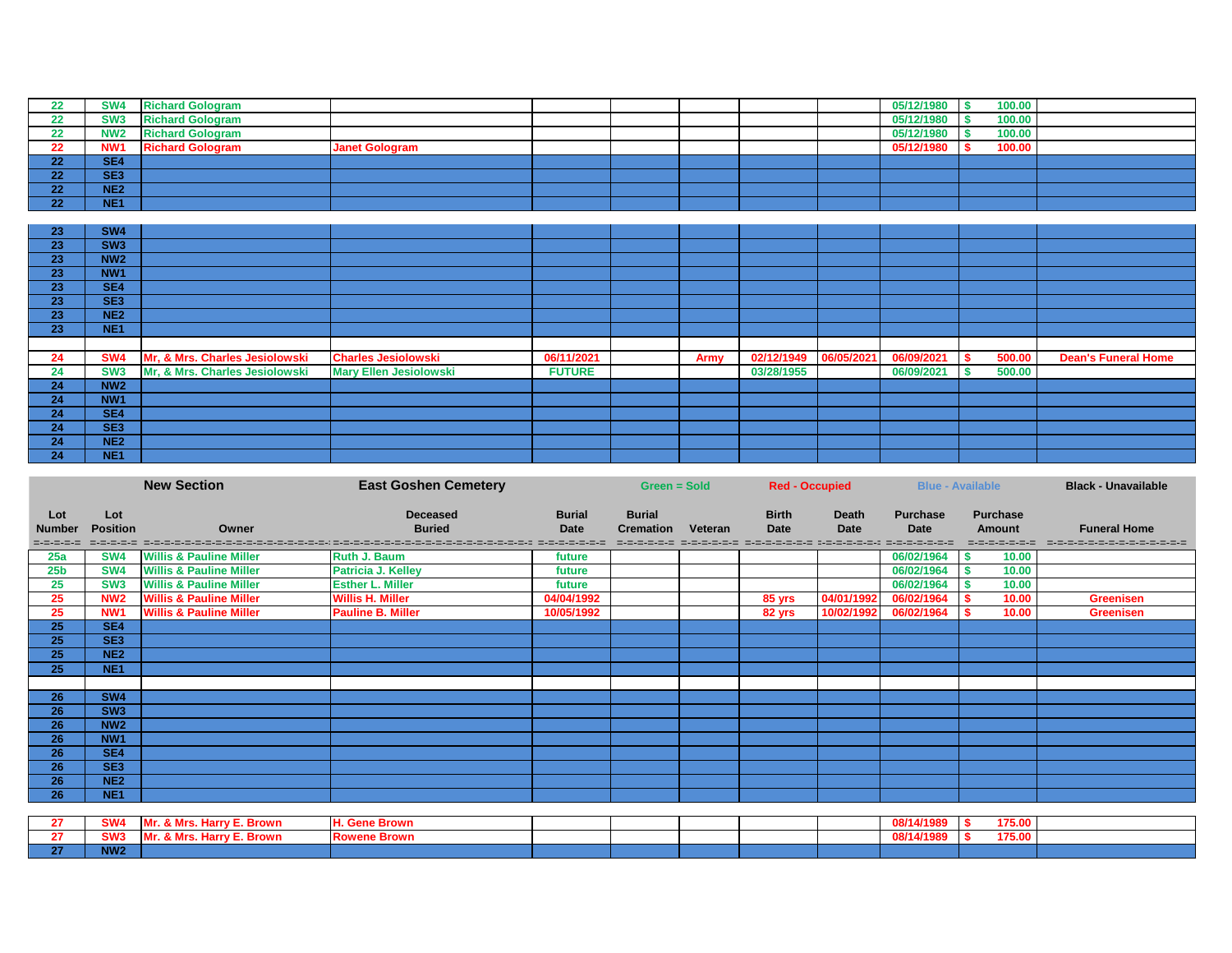| NW <sub>1</sub>   |                      |                                  |            |  |            |            |  |                       |
|-------------------|----------------------|----------------------------------|------------|--|------------|------------|--|-----------------------|
| SE <sub>4</sub>   | <b>Tarry Pidgeon</b> | <b>Barry Pidgeon</b><br>(future) |            |  | 05/25/1944 |            |  |                       |
| SE <sub>3</sub>   | <b>Tarry Pidgeon</b> | honda Rowene (Brown) Pidgeon     | 06/11/2020 |  | 06/25/1946 | 06/05/2020 |  | <b>Stark Memoria.</b> |
| <b>NE2</b><br>--- |                      |                                  |            |  |            |            |  |                       |
| <b>NE1</b>        |                      |                                  |            |  |            |            |  |                       |

| റെ<br>70               | <b>SW4</b>      |  |  |  |  |  |
|------------------------|-----------------|--|--|--|--|--|
| no.<br>ZO <sub>7</sub> | SW <sub>3</sub> |  |  |  |  |  |
| າດ<br>ZO               | NW <sub>2</sub> |  |  |  |  |  |
| no.<br>ZO              | NW1             |  |  |  |  |  |
| no.<br><b>ZO</b>       | SE4             |  |  |  |  |  |
| no.<br>ZO              | SE <sub>3</sub> |  |  |  |  |  |
| no.<br><b>ZO</b>       | NE <sub>2</sub> |  |  |  |  |  |
| no.                    | NE <sub>1</sub> |  |  |  |  |  |

|                                   |                         | <b>New Section</b> | <b>East Goshen Cemetery</b>                                                                                                                        |                              | Green = Sold                      |         | <b>Red - Occupied</b>       |                             |                                | <b>Blue - Available</b>   | <b>Black - Unavailable</b> |
|-----------------------------------|-------------------------|--------------------|----------------------------------------------------------------------------------------------------------------------------------------------------|------------------------------|-----------------------------------|---------|-----------------------------|-----------------------------|--------------------------------|---------------------------|----------------------------|
| Lot<br><b>Number</b><br>=-=-=-=-= | Lot<br><b>Position</b>  | Owner              | <b>Deceased</b><br><b>Buried</b><br>podos decordos de concerdo de podo se provincia de concerdo de concerdo de concerdo de concerdo de concerdo de | <b>Burial</b><br><b>Date</b> | <b>Burial</b><br><b>Cremation</b> | Veteran | <b>Birth</b><br><b>Date</b> | <b>Death</b><br><b>Date</b> | <b>Purchase</b><br><b>Date</b> | <b>Purchase</b><br>Amount | <b>Funeral Home</b>        |
| <b>29</b>                         | SW4                     |                    |                                                                                                                                                    |                              |                                   |         |                             |                             |                                |                           |                            |
| 29                                | $\overline{\text{SW3}}$ |                    |                                                                                                                                                    |                              |                                   |         |                             |                             |                                |                           |                            |
| <b>29</b>                         | NW <sub>2</sub>         |                    |                                                                                                                                                    |                              |                                   |         |                             |                             |                                |                           |                            |
| $\overline{29}$                   | NW <sub>1</sub>         |                    |                                                                                                                                                    |                              |                                   |         |                             |                             |                                |                           |                            |
| 29                                | SE4                     | <b>TREE</b>        |                                                                                                                                                    |                              |                                   |         |                             |                             |                                |                           |                            |
| $\overline{29}$                   | SE3                     | <b>TREE</b>        |                                                                                                                                                    |                              |                                   |         |                             |                             |                                |                           |                            |
| 29                                | NE <sub>2</sub>         |                    |                                                                                                                                                    |                              |                                   |         |                             |                             |                                |                           |                            |
| 29                                | NE <sub>1</sub>         |                    |                                                                                                                                                    |                              |                                   |         |                             |                             |                                |                           |                            |
|                                   |                         |                    |                                                                                                                                                    |                              |                                   |         |                             |                             |                                |                           |                            |
| 30                                | SW4                     |                    |                                                                                                                                                    |                              |                                   |         |                             |                             |                                |                           |                            |
| 30                                | $\overline{\text{SW3}}$ |                    |                                                                                                                                                    |                              |                                   |         |                             |                             |                                |                           |                            |
| 30                                | NW <sub>2</sub>         |                    |                                                                                                                                                    |                              |                                   |         |                             |                             |                                |                           |                            |
| 30                                | NW <sub>1</sub>         |                    |                                                                                                                                                    |                              |                                   |         |                             |                             |                                |                           |                            |
| 30                                | SE4                     |                    |                                                                                                                                                    |                              |                                   |         |                             |                             |                                |                           |                            |
| 30                                | SE3                     |                    |                                                                                                                                                    |                              |                                   |         |                             |                             |                                |                           |                            |
| 30                                | NE <sub>2</sub>         |                    |                                                                                                                                                    |                              |                                   |         |                             |                             |                                |                           |                            |
| 30                                | NE <sub>1</sub>         |                    |                                                                                                                                                    |                              |                                   |         |                             |                             |                                |                           |                            |
|                                   |                         |                    |                                                                                                                                                    |                              |                                   |         |                             |                             |                                |                           |                            |
| 31                                | SW4                     |                    |                                                                                                                                                    |                              |                                   |         |                             |                             |                                |                           |                            |
| 31                                | $\overline{\text{SW3}}$ |                    |                                                                                                                                                    |                              |                                   |         |                             |                             |                                |                           |                            |
| 31                                | NW <sub>2</sub>         |                    |                                                                                                                                                    |                              |                                   |         |                             |                             |                                |                           |                            |
| 31                                | NW <sub>1</sub>         |                    |                                                                                                                                                    |                              |                                   |         |                             |                             |                                |                           |                            |
| 31                                | SE4                     |                    |                                                                                                                                                    |                              |                                   |         |                             |                             |                                |                           |                            |
| 31                                | SE3                     |                    |                                                                                                                                                    |                              |                                   |         |                             |                             |                                |                           |                            |
| 31                                | NE <sub>2</sub>         |                    |                                                                                                                                                    |                              |                                   |         |                             |                             |                                |                           |                            |
| 31                                | NE <sub>1</sub>         |                    |                                                                                                                                                    |                              |                                   |         |                             |                             |                                |                           |                            |
|                                   |                         |                    |                                                                                                                                                    |                              |                                   |         |                             |                             |                                |                           |                            |
| 32                                | SW4                     |                    |                                                                                                                                                    |                              |                                   |         |                             |                             |                                |                           |                            |
| 32                                | SW3                     |                    |                                                                                                                                                    |                              |                                   |         |                             |                             |                                |                           |                            |
| 32                                | NW <sub>2</sub>         |                    |                                                                                                                                                    |                              |                                   |         |                             |                             |                                |                           |                            |
| $\overline{32}$                   | NW <sub>1</sub>         |                    |                                                                                                                                                    |                              |                                   |         |                             |                             |                                |                           |                            |
| 32                                | SE4                     |                    |                                                                                                                                                    |                              |                                   |         |                             |                             |                                |                           |                            |
| 32                                | SE3                     |                    |                                                                                                                                                    |                              |                                   |         |                             |                             |                                |                           |                            |
| 32                                | NE2                     | <b>TREE</b>        |                                                                                                                                                    |                              |                                   |         |                             |                             |                                |                           |                            |
| $\overline{32}$                   | NE <sub>1</sub>         | <b>TREE</b>        |                                                                                                                                                    |                              |                                   |         |                             |                             |                                |                           |                            |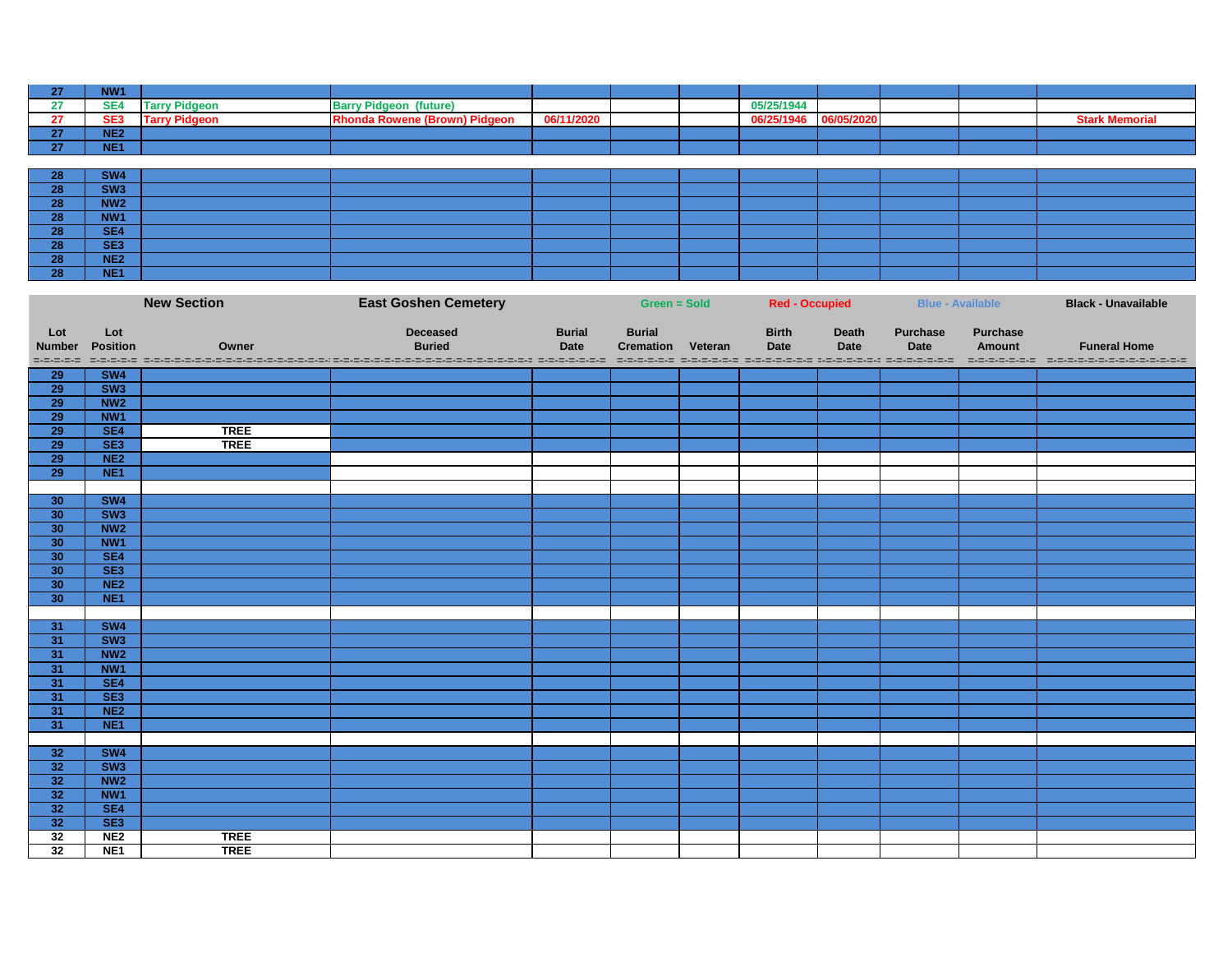|                      | <b>New Section</b>                 |                    | <b>East Goshen Cemetery</b>                                                                                      |                              | <b>Green = Sold</b>               |         | <b>Red - Occupied</b>                                              |                             |                                | <b>Blue - Available</b>          | <b>Black - Unavailable</b> |
|----------------------|------------------------------------|--------------------|------------------------------------------------------------------------------------------------------------------|------------------------------|-----------------------------------|---------|--------------------------------------------------------------------|-----------------------------|--------------------------------|----------------------------------|----------------------------|
|                      |                                    |                    |                                                                                                                  |                              |                                   |         |                                                                    |                             |                                |                                  |                            |
| Lot<br><b>Number</b> | Lot<br><b>Position</b>             | Owner              | <b>Deceased</b><br><b>Buried</b>                                                                                 | <b>Burial</b><br><b>Date</b> | <b>Burial</b><br><b>Cremation</b> | Veteran | <b>Birth</b><br><b>Date</b>                                        | <b>Death</b><br><b>Date</b> | <b>Purchase</b><br><b>Date</b> | <b>Purchase</b><br><b>Amount</b> | <b>Funeral Home</b>        |
|                      |                                    |                    | sessa secon cooperatoricade processoricade processori decesso secondidade processo concessori secondo concessori |                              |                                   |         |                                                                    |                             |                                |                                  |                            |
| 33                   | SW4                                |                    |                                                                                                                  |                              |                                   |         |                                                                    |                             |                                |                                  |                            |
| 33                   | SW <sub>3</sub>                    |                    |                                                                                                                  |                              |                                   |         |                                                                    |                             |                                |                                  |                            |
| 33                   | NW <sub>2</sub>                    |                    |                                                                                                                  |                              |                                   |         |                                                                    |                             |                                |                                  |                            |
| 33                   | NW <sub>1</sub>                    |                    |                                                                                                                  |                              |                                   |         |                                                                    |                             |                                |                                  |                            |
| 33                   | SE4                                |                    |                                                                                                                  |                              |                                   |         |                                                                    |                             |                                |                                  |                            |
| 33                   | SE3                                |                    |                                                                                                                  |                              |                                   |         |                                                                    |                             |                                |                                  |                            |
| 33                   | NE2                                |                    |                                                                                                                  |                              |                                   |         |                                                                    |                             |                                |                                  |                            |
| 33                   | NE <sub>1</sub>                    |                    |                                                                                                                  |                              |                                   |         |                                                                    |                             |                                |                                  |                            |
|                      |                                    |                    |                                                                                                                  |                              |                                   |         |                                                                    |                             |                                |                                  |                            |
| 34                   | SW4                                |                    |                                                                                                                  |                              |                                   |         |                                                                    |                             |                                |                                  |                            |
| 34                   | SW3                                |                    |                                                                                                                  |                              |                                   |         |                                                                    |                             |                                |                                  |                            |
| 34                   | NW2                                |                    |                                                                                                                  |                              |                                   |         |                                                                    |                             |                                |                                  |                            |
| 34                   | NW <sub>1</sub>                    |                    |                                                                                                                  |                              |                                   |         |                                                                    |                             |                                |                                  |                            |
| 34                   | SE4                                |                    |                                                                                                                  |                              |                                   |         |                                                                    |                             |                                |                                  |                            |
| 34                   | SE <sub>3</sub><br>NE <sub>2</sub> | <b>TREE</b>        |                                                                                                                  |                              |                                   |         |                                                                    |                             |                                |                                  |                            |
| 34<br>34             | NE <sub>1</sub>                    | <b>TREE</b>        |                                                                                                                  |                              |                                   |         |                                                                    |                             |                                |                                  |                            |
|                      |                                    |                    |                                                                                                                  |                              |                                   |         |                                                                    |                             |                                |                                  |                            |
| 35                   | SW4                                |                    |                                                                                                                  |                              |                                   |         |                                                                    |                             |                                |                                  |                            |
| 35                   | SW3                                |                    |                                                                                                                  |                              |                                   |         |                                                                    |                             |                                |                                  |                            |
| 35                   | NW <sub>2</sub>                    |                    |                                                                                                                  |                              |                                   |         |                                                                    |                             |                                |                                  |                            |
| 35                   | NW1                                |                    |                                                                                                                  |                              |                                   |         |                                                                    |                             |                                |                                  |                            |
| 35                   | SE4                                |                    |                                                                                                                  |                              |                                   |         |                                                                    |                             |                                |                                  |                            |
| 35                   | SE3                                |                    |                                                                                                                  |                              |                                   |         |                                                                    |                             |                                |                                  |                            |
| 35                   | NE2                                |                    |                                                                                                                  |                              |                                   |         |                                                                    |                             |                                |                                  |                            |
| 35                   | NE <sub>1</sub>                    |                    |                                                                                                                  |                              |                                   |         |                                                                    |                             |                                |                                  |                            |
|                      |                                    |                    |                                                                                                                  |                              |                                   |         |                                                                    |                             |                                |                                  |                            |
| 36                   | SW4                                |                    |                                                                                                                  |                              |                                   |         |                                                                    |                             |                                |                                  |                            |
| 36                   | SW3                                |                    |                                                                                                                  |                              |                                   |         |                                                                    |                             |                                |                                  |                            |
| 36                   | NW <sub>2</sub>                    |                    |                                                                                                                  |                              |                                   |         |                                                                    |                             |                                |                                  |                            |
| 36                   | NW <sub>1</sub>                    |                    |                                                                                                                  |                              |                                   |         |                                                                    |                             |                                |                                  |                            |
| 36                   | SE4                                |                    |                                                                                                                  |                              |                                   |         |                                                                    |                             |                                |                                  |                            |
| 36                   | SE3                                |                    |                                                                                                                  |                              |                                   |         |                                                                    |                             |                                |                                  |                            |
| 36                   | NE2                                |                    |                                                                                                                  |                              |                                   |         |                                                                    |                             |                                |                                  |                            |
| 36                   | NE <sub>1</sub>                    |                    |                                                                                                                  |                              |                                   |         |                                                                    |                             |                                |                                  |                            |
|                      |                                    |                    |                                                                                                                  |                              |                                   |         |                                                                    |                             |                                |                                  |                            |
|                      |                                    | <b>New Section</b> | <b>East Goshen Cemetery</b>                                                                                      |                              | Green = Sold                      |         | <b>Red - Occupied</b>                                              |                             |                                | <b>Blue - Available</b>          | <b>Black - Unavailable</b> |
| Lot                  | Lot                                |                    | <b>Deceased</b>                                                                                                  | <b>Burial</b>                | <b>Burial</b>                     |         | <b>Birth</b>                                                       | <b>Death</b>                | <b>Purchase</b>                | <b>Purchase</b>                  |                            |
| <b>Number</b>        | <b>Position</b>                    | Owner              | <b>Buried</b>                                                                                                    | <b>Date</b>                  | <b>Cremation Veteran</b>          |         | <b>Date</b>                                                        | <b>Date</b>                 | <b>Date</b>                    | <b>Amount</b>                    | <b>Funeral Home</b>        |
| =-=-=-=-=            | =-=-=-=-=                          |                    |                                                                                                                  |                              |                                   |         | chororororo cromininaroro chororororo diciementina chororororororo |                             |                                |                                  |                            |
| 37                   | SW4                                |                    |                                                                                                                  |                              |                                   |         |                                                                    |                             |                                |                                  |                            |
| 37                   | SW3                                |                    |                                                                                                                  |                              |                                   |         |                                                                    |                             |                                |                                  |                            |
| 37                   | NW <sub>2</sub>                    |                    |                                                                                                                  |                              |                                   |         |                                                                    |                             |                                |                                  |                            |
| 37                   | NW1                                |                    |                                                                                                                  |                              |                                   |         |                                                                    |                             |                                |                                  |                            |
| 37                   | SE4                                |                    |                                                                                                                  |                              |                                   |         |                                                                    |                             |                                |                                  |                            |

 **SE3 NE2 NE1**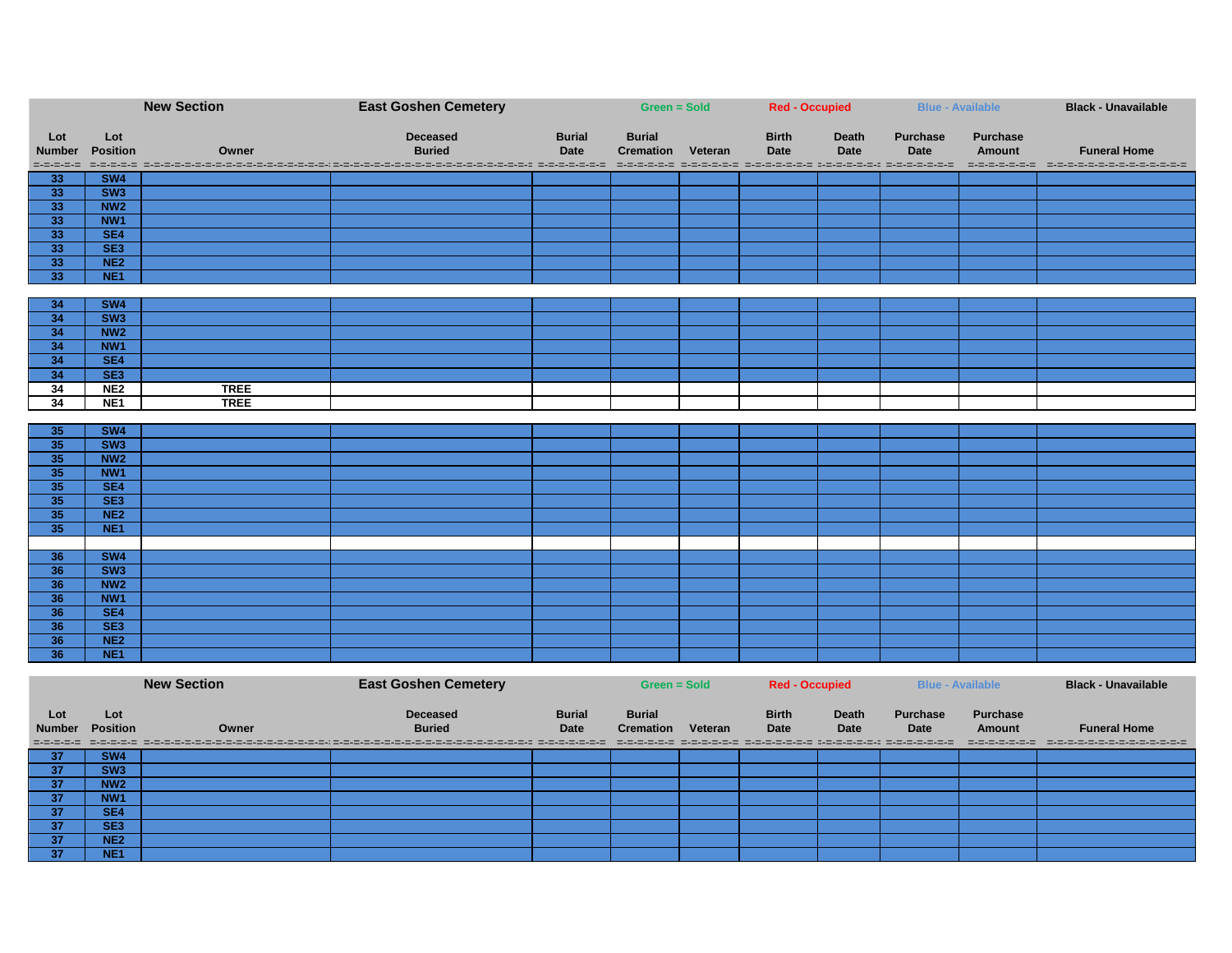|           | SW <sub>4</sub> |                        |                                    |            |  |                       |            |        |                                |
|-----------|-----------------|------------------------|------------------------------------|------------|--|-----------------------|------------|--------|--------------------------------|
| ၁၀        | SW <sub>3</sub> |                        |                                    |            |  |                       |            |        |                                |
| 38        | NW <sub>2</sub> | <b>Ronald Townsend</b> | <b>Ronald Townsend</b><br>(future) |            |  |                       | 01/24/2013 | 800.00 |                                |
| 38        | NW <sub>1</sub> | <b>Ronald Townsend</b> | <b>Kathie L (Moody) Townsend</b>   | 02/01/2013 |  | 11/22/1943 01/27/2013 | 01/24/2013 | 800.00 | <b>Swigart-Easterling F.H.</b> |
| 90.<br>၁၀ | SE <sub>4</sub> |                        |                                    |            |  |                       |            |        |                                |
| 90.<br>ುಂ | SE <sub>3</sub> |                        |                                    |            |  |                       |            |        |                                |
| . .       | NE <sub>2</sub> |                        |                                    |            |  |                       |            |        |                                |
| . .       | NE <sub>1</sub> |                        |                                    |            |  |                       |            |        |                                |

| 39 | SW4             |  |  |  |  |  |
|----|-----------------|--|--|--|--|--|
| 39 | SW <sub>3</sub> |  |  |  |  |  |
| 39 | <b>NW2</b>      |  |  |  |  |  |
| 39 | NW1             |  |  |  |  |  |
| 39 | SE4             |  |  |  |  |  |
| 39 | SE <sub>3</sub> |  |  |  |  |  |
| 39 | NE <sub>2</sub> |  |  |  |  |  |
| 39 | NE <sub>1</sub> |  |  |  |  |  |
|    |                 |  |  |  |  |  |
| 40 | <b>SW4</b>      |  |  |  |  |  |
| 40 | SW <sub>3</sub> |  |  |  |  |  |
| 40 | <b>NW2</b>      |  |  |  |  |  |
| 40 | NW <sub>1</sub> |  |  |  |  |  |
| 40 | SE4             |  |  |  |  |  |
| 40 | SE <sub>3</sub> |  |  |  |  |  |
| 40 | NE <sub>2</sub> |  |  |  |  |  |
| 40 | NE <sub>1</sub> |  |  |  |  |  |

|                                   | <b>New Section</b>     |       | <b>East Goshen Cemetery</b>                                                                                                                        |                       | <b>Green = Sold</b>                       |  | <b>Red - Occupied</b>       |                      | <b>Blue - Available</b>                                                                                |                                                   | <b>Black - Unavailable</b>                           |
|-----------------------------------|------------------------|-------|----------------------------------------------------------------------------------------------------------------------------------------------------|-----------------------|-------------------------------------------|--|-----------------------------|----------------------|--------------------------------------------------------------------------------------------------------|---------------------------------------------------|------------------------------------------------------|
| Lot<br><b>Number</b><br>=-=-=-=-= | Lot<br><b>Position</b> | Owner | <b>Deceased</b><br><b>Buried</b><br>ist statistics in de statistics in de statistics in de statistics in de statistics statistics in de statistics | <b>Burial</b><br>Date | <b>Burial</b><br><b>Cremation Veteran</b> |  | <b>Birth</b><br><b>Date</b> | Death<br><b>Date</b> | <b>Purchase</b><br><b>Date</b><br>international attorneys are constanted between protects attractively | <b>Purchase</b><br><b>Amount</b><br>=-=-=-=-=-=-= | <b>Funeral Home</b><br>- ニャニ・ニ・ニ・ニ・ニ・ニ・ニ・ニ・ニ・ニ・ニ・ニ・ニ |
| $-41$                             | SW4                    |       |                                                                                                                                                    |                       |                                           |  |                             |                      |                                                                                                        |                                                   |                                                      |
| 41                                | SW3                    |       |                                                                                                                                                    |                       |                                           |  |                             |                      |                                                                                                        |                                                   |                                                      |
| 41                                | NW <sub>2</sub>        |       |                                                                                                                                                    |                       |                                           |  |                             |                      |                                                                                                        |                                                   |                                                      |
| 41                                | NW <sub>1</sub>        |       |                                                                                                                                                    |                       |                                           |  |                             |                      |                                                                                                        |                                                   |                                                      |
| 41                                | SE4                    |       |                                                                                                                                                    |                       |                                           |  |                             |                      |                                                                                                        |                                                   |                                                      |
| 41                                | SE <sub>3</sub>        |       |                                                                                                                                                    |                       |                                           |  |                             |                      |                                                                                                        |                                                   |                                                      |
| 41                                | NE2                    |       |                                                                                                                                                    |                       |                                           |  |                             |                      |                                                                                                        |                                                   |                                                      |
| 41                                | NE <sub>1</sub>        |       |                                                                                                                                                    |                       |                                           |  |                             |                      |                                                                                                        |                                                   |                                                      |
|                                   |                        |       |                                                                                                                                                    |                       |                                           |  |                             |                      |                                                                                                        |                                                   |                                                      |
| 42                                | <b>SW4</b>             |       |                                                                                                                                                    |                       |                                           |  |                             |                      |                                                                                                        |                                                   |                                                      |
| 42                                | SW <sub>3</sub>        |       |                                                                                                                                                    |                       |                                           |  |                             |                      |                                                                                                        |                                                   |                                                      |
| 42                                | NW <sub>2</sub>        |       |                                                                                                                                                    |                       |                                           |  |                             |                      |                                                                                                        |                                                   |                                                      |
| 42                                | NW1                    |       |                                                                                                                                                    |                       |                                           |  |                             |                      |                                                                                                        |                                                   |                                                      |
| 42<br>42                          | SE4<br>SE <sub>3</sub> |       |                                                                                                                                                    |                       |                                           |  |                             |                      |                                                                                                        |                                                   |                                                      |
| 42                                | NE <sub>2</sub>        |       |                                                                                                                                                    |                       |                                           |  |                             |                      |                                                                                                        |                                                   |                                                      |
| 42                                | NE <sub>1</sub>        |       |                                                                                                                                                    |                       |                                           |  |                             |                      |                                                                                                        |                                                   |                                                      |
|                                   |                        |       |                                                                                                                                                    |                       |                                           |  |                             |                      |                                                                                                        |                                                   |                                                      |
| 43                                | SW4                    |       |                                                                                                                                                    |                       |                                           |  |                             |                      |                                                                                                        |                                                   |                                                      |
| 43                                | SW <sub>3</sub>        |       |                                                                                                                                                    |                       |                                           |  |                             |                      |                                                                                                        |                                                   |                                                      |
| 43                                | NW <sub>2</sub>        |       |                                                                                                                                                    |                       |                                           |  |                             |                      |                                                                                                        |                                                   |                                                      |
| 43                                | NW1                    |       |                                                                                                                                                    |                       |                                           |  |                             |                      |                                                                                                        |                                                   |                                                      |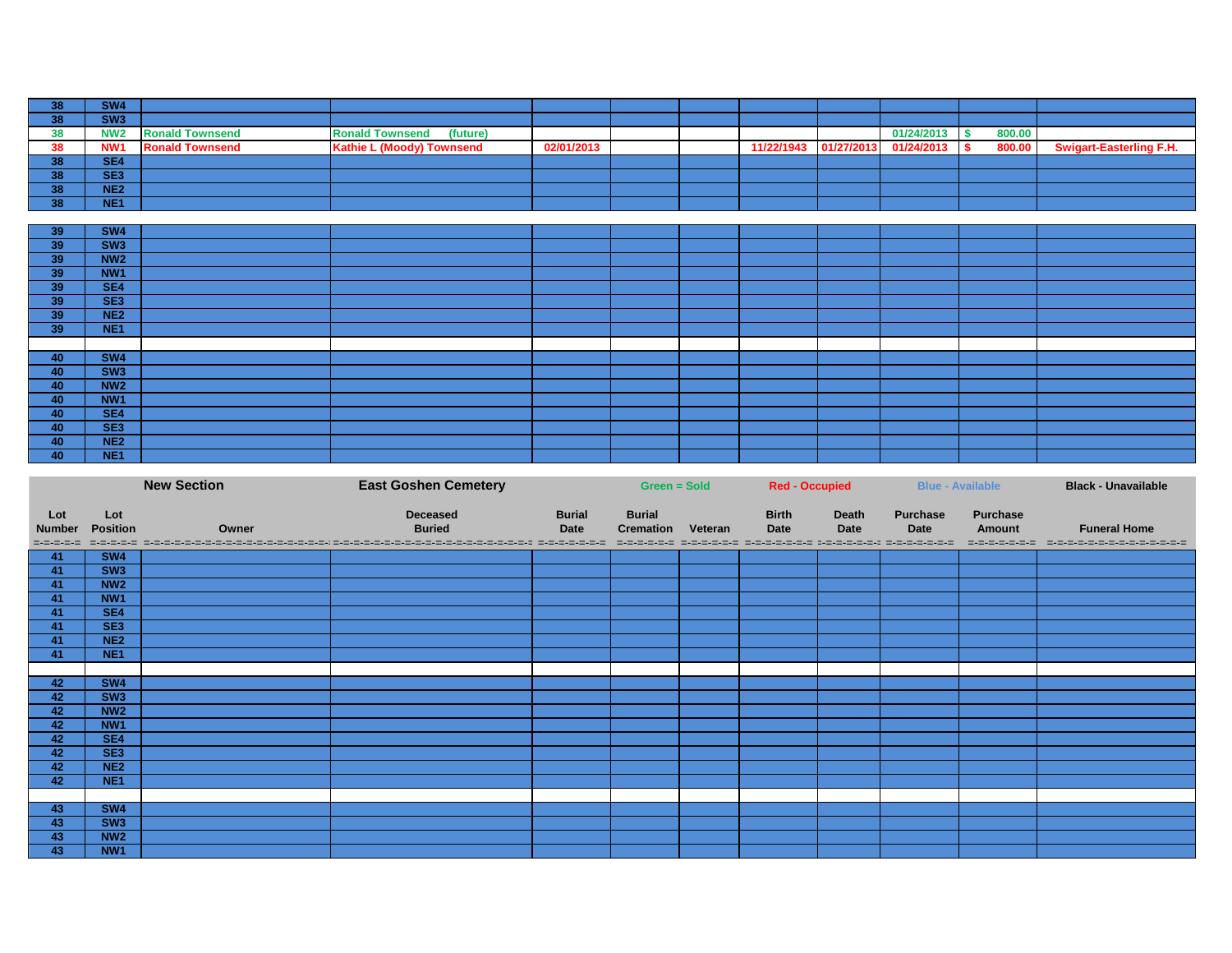| 43            | SE4                                |                          |                                                                                                     |               |                          |                       |              |                         |                 |                                                                                    |
|---------------|------------------------------------|--------------------------|-----------------------------------------------------------------------------------------------------|---------------|--------------------------|-----------------------|--------------|-------------------------|-----------------|------------------------------------------------------------------------------------|
| 43            | SE <sub>3</sub>                    |                          |                                                                                                     |               |                          |                       |              |                         |                 |                                                                                    |
| 43            | NE2                                |                          |                                                                                                     |               |                          |                       |              |                         |                 |                                                                                    |
| 43            | NE <sub>1</sub>                    |                          |                                                                                                     |               |                          |                       |              |                         |                 |                                                                                    |
|               |                                    |                          |                                                                                                     |               |                          |                       |              |                         |                 |                                                                                    |
| 44            | <b>SW4</b>                         |                          |                                                                                                     |               |                          |                       |              |                         |                 |                                                                                    |
|               |                                    |                          |                                                                                                     |               |                          |                       |              |                         |                 |                                                                                    |
| 44            | SW3                                |                          |                                                                                                     |               |                          |                       |              |                         |                 |                                                                                    |
| 44            | NW <sub>2</sub>                    |                          |                                                                                                     |               |                          |                       |              |                         |                 |                                                                                    |
| 44            | NW1                                |                          |                                                                                                     |               |                          |                       |              |                         |                 |                                                                                    |
| 44            | SE4                                |                          |                                                                                                     |               |                          |                       |              |                         |                 |                                                                                    |
| 44            | SE <sub>3</sub>                    |                          |                                                                                                     |               |                          |                       |              |                         |                 |                                                                                    |
| 44            | NE2                                |                          |                                                                                                     |               |                          |                       |              |                         |                 |                                                                                    |
| 44            | NE <sub>1</sub>                    |                          |                                                                                                     |               |                          |                       |              |                         |                 |                                                                                    |
|               |                                    |                          |                                                                                                     |               |                          |                       |              |                         |                 |                                                                                    |
|               |                                    | <b>New Section</b>       | <b>East Goshen Cemetery</b>                                                                         |               | Green = Sold             | <b>Red - Occupied</b> |              | <b>Blue - Available</b> |                 | <b>Black - Unavailable</b>                                                         |
|               |                                    |                          |                                                                                                     |               |                          |                       |              |                         |                 |                                                                                    |
| Lot           | Lot                                |                          | <b>Deceased</b>                                                                                     | <b>Burial</b> | <b>Burial</b>            | <b>Birth</b>          | <b>Death</b> | <b>Purchase</b>         | <b>Purchase</b> |                                                                                    |
|               |                                    |                          |                                                                                                     |               |                          |                       |              |                         |                 |                                                                                    |
| <b>Number</b> | <b>Position</b>                    | Owner                    | <b>Buried</b>                                                                                       | <b>Date</b>   | <b>Cremation Veteran</b> | <b>Date</b>           | <b>Date</b>  | <b>Date</b>             | <b>Amount</b>   | <b>Funeral Home</b>                                                                |
| =-=-=-=-=     |                                    |                          | anders andersen en de seule de la deux de la deux de la deux de la deux de la deux de la deux de la |               |                          |                       |              |                         |                 | secondo secondo secondo decembro de condecemento de condecemento de condecementos. |
| 45            | SW4                                |                          |                                                                                                     |               |                          |                       |              |                         |                 |                                                                                    |
| 45<br>45      | SW <sub>3</sub><br>NW <sub>2</sub> |                          |                                                                                                     |               |                          |                       |              |                         |                 |                                                                                    |
|               |                                    |                          |                                                                                                     |               |                          |                       |              |                         |                 |                                                                                    |
| 45            | NW <sub>1</sub>                    |                          |                                                                                                     |               |                          |                       |              |                         |                 |                                                                                    |
| 45            | SE4                                |                          |                                                                                                     |               |                          |                       |              |                         |                 |                                                                                    |
| 45            | SE3                                |                          |                                                                                                     |               |                          |                       |              |                         |                 |                                                                                    |
| 45            | NE2                                |                          |                                                                                                     |               |                          |                       |              |                         |                 |                                                                                    |
| 45            | NE <sub>1</sub>                    |                          |                                                                                                     |               |                          |                       |              |                         |                 |                                                                                    |
|               |                                    |                          |                                                                                                     |               |                          |                       |              |                         |                 |                                                                                    |
| 46            | <b>SW4</b>                         |                          |                                                                                                     |               |                          |                       |              |                         |                 |                                                                                    |
| 46            | SW <sub>3</sub>                    |                          |                                                                                                     |               |                          |                       |              |                         |                 |                                                                                    |
| 46            | NW <sub>2</sub>                    |                          |                                                                                                     |               |                          |                       |              |                         |                 |                                                                                    |
| 46            | NW1                                |                          |                                                                                                     |               |                          |                       |              |                         |                 |                                                                                    |
| 46            | SE4                                |                          |                                                                                                     |               |                          |                       |              |                         |                 |                                                                                    |
| 46            | SE3                                |                          |                                                                                                     |               |                          |                       |              |                         |                 |                                                                                    |
| 46            | NE <sub>2</sub>                    |                          |                                                                                                     |               |                          |                       |              |                         |                 |                                                                                    |
| 46            | NE <sub>1</sub>                    |                          |                                                                                                     |               |                          |                       |              |                         |                 |                                                                                    |
|               |                                    |                          |                                                                                                     |               |                          |                       |              |                         |                 |                                                                                    |
| 47            | SW4                                |                          |                                                                                                     |               |                          |                       |              |                         |                 |                                                                                    |
| 47            | SW <sub>3</sub>                    | hold for George & Sue    |                                                                                                     |               |                          |                       |              |                         |                 |                                                                                    |
| 47            | NW <sub>2</sub>                    | hold for George & Sue    |                                                                                                     |               |                          |                       |              |                         |                 |                                                                                    |
| 47            | NW <sub>1</sub>                    | <b>Brian C. Hartzell</b> |                                                                                                     | 02/12/2000    |                          | 01/22/1976            | 02/08/2000   | 02/27/2000              | 175.00<br>S.    |                                                                                    |
|               |                                    |                          | <b>Brian C. Hartzell</b>                                                                            |               |                          |                       |              |                         |                 |                                                                                    |
| 47            | SE4                                |                          |                                                                                                     |               |                          |                       |              |                         |                 |                                                                                    |
| 47            | SE3                                |                          |                                                                                                     |               |                          |                       |              |                         |                 |                                                                                    |
| 47            | NE2                                |                          |                                                                                                     |               |                          |                       |              |                         |                 |                                                                                    |
| 47            | NE <sub>1</sub>                    |                          |                                                                                                     |               |                          |                       |              |                         |                 |                                                                                    |
|               |                                    |                          |                                                                                                     |               |                          |                       |              |                         |                 |                                                                                    |
|               |                                    |                          |                                                                                                     |               |                          |                       |              |                         |                 |                                                                                    |
| 48            | SW4                                |                          |                                                                                                     |               |                          |                       |              |                         |                 |                                                                                    |
| 48            | SW3                                |                          |                                                                                                     |               |                          |                       |              |                         |                 |                                                                                    |
| 48            | NW <sub>2</sub>                    |                          |                                                                                                     |               |                          |                       |              |                         |                 |                                                                                    |
| 48            | NW <sub>1</sub>                    |                          |                                                                                                     |               |                          |                       |              |                         |                 |                                                                                    |
| 48            | SE4                                |                          |                                                                                                     |               |                          |                       |              |                         |                 |                                                                                    |
| 48            | SE3                                |                          |                                                                                                     |               |                          |                       |              |                         |                 |                                                                                    |
| 48            | NE2                                |                          |                                                                                                     |               |                          |                       |              |                         |                 |                                                                                    |
| 48            | NE <sub>1</sub>                    |                          |                                                                                                     |               |                          |                       |              |                         |                 |                                                                                    |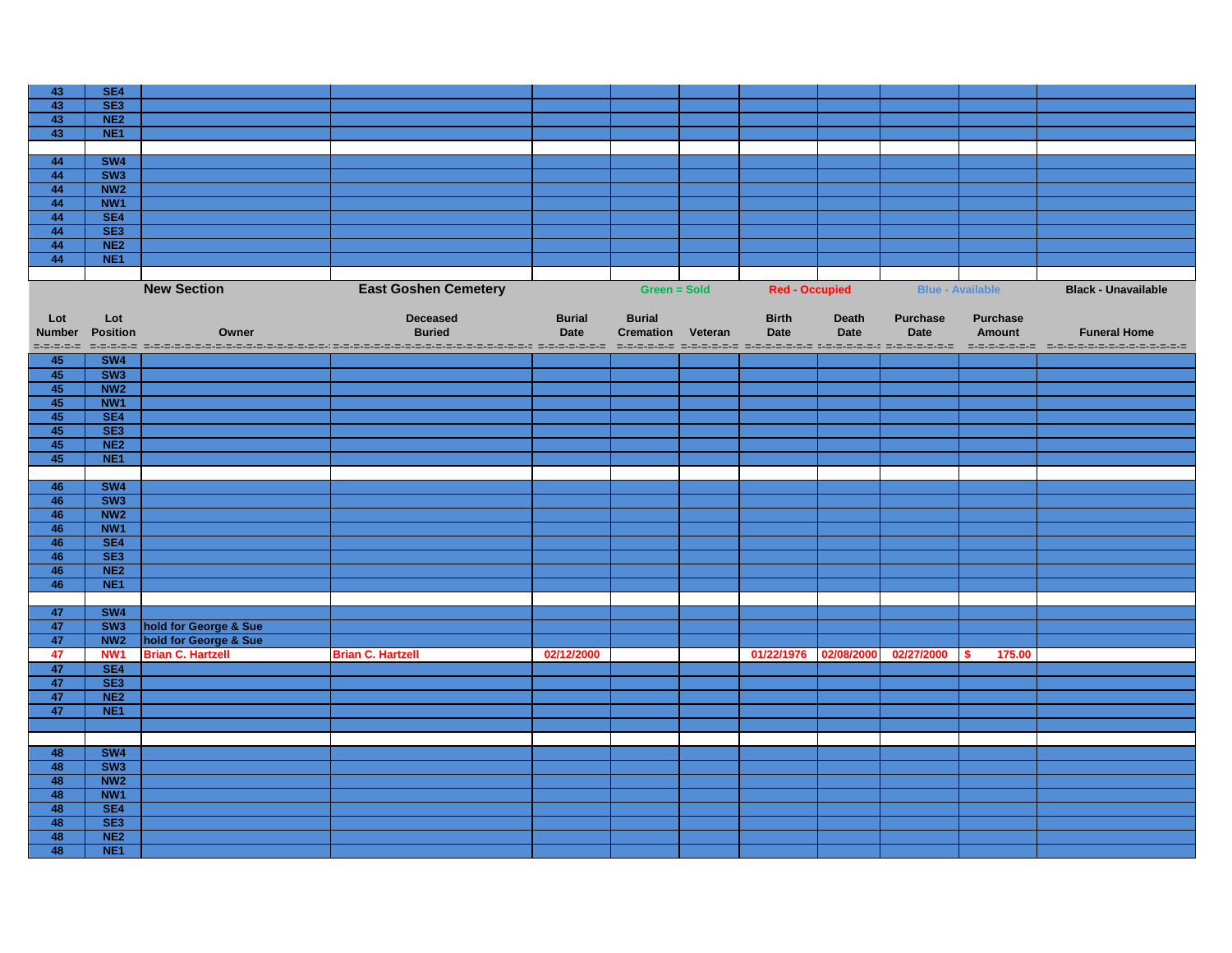|                      |                                     | <b>New Section</b>                   | <b>East Goshen Cemetery</b>                                                 |                              | <b>Green = Sold</b>               |         | <b>Red - Occupied</b>                                          |                             | <b>Blue - Available</b>        |                                  | <b>Black - Unavailable</b>                                                                    |
|----------------------|-------------------------------------|--------------------------------------|-----------------------------------------------------------------------------|------------------------------|-----------------------------------|---------|----------------------------------------------------------------|-----------------------------|--------------------------------|----------------------------------|-----------------------------------------------------------------------------------------------|
|                      |                                     |                                      |                                                                             |                              |                                   |         |                                                                |                             |                                |                                  |                                                                                               |
| Lot<br><b>Number</b> | Lot<br><b>Position</b>              | Owner                                | <b>Deceased</b><br><b>Buried</b>                                            | <b>Burial</b><br><b>Date</b> | <b>Burial</b><br><b>Cremation</b> | Veteran | <b>Birth</b><br><b>Date</b>                                    | <b>Death</b><br><b>Date</b> | <b>Purchase</b><br><b>Date</b> | <b>Purchase</b><br><b>Amount</b> | <b>Funeral Home</b>                                                                           |
| =-=-=-=-=            |                                     |                                      |                                                                             |                              |                                   |         |                                                                |                             |                                |                                  | section cooperation description des contrats de contrats (de contrats de contrats de contrats |
| 49                   | S <sub>4</sub>                      |                                      |                                                                             |                              |                                   |         |                                                                |                             |                                |                                  |                                                                                               |
| 49                   | $\overline{\text{S3}}$              |                                      |                                                                             |                              |                                   |         |                                                                |                             |                                |                                  |                                                                                               |
| 49                   | N <sub>2</sub>                      |                                      |                                                                             |                              |                                   |         |                                                                |                             |                                |                                  |                                                                                               |
| 49                   | N1                                  |                                      |                                                                             |                              |                                   |         |                                                                |                             |                                |                                  |                                                                                               |
|                      |                                     |                                      |                                                                             |                              |                                   |         |                                                                |                             |                                |                                  |                                                                                               |
| 50                   | <b>S4</b><br>$\overline{\text{S3}}$ | <b>Asterlene Puskas</b>              | <b>Asterlene Puskas</b>                                                     | 05/09/1986                   |                                   |         | 61 yrs                                                         | 05/06/1986                  | 08/09/1976                     | 75.00                            | <b>Gednetz</b>                                                                                |
| 50<br>50             | N <sub>2</sub>                      |                                      |                                                                             |                              |                                   |         |                                                                |                             |                                |                                  |                                                                                               |
| 50                   | <b>N1</b>                           | <b>Dwight D. Puskas</b>              | <b>John Puskas</b>                                                          | 10/09/1976                   |                                   |         | 59 yrs                                                         | 10/06/1976                  | 05/24/1986                     | 150.00                           |                                                                                               |
|                      |                                     |                                      |                                                                             |                              |                                   |         |                                                                |                             |                                |                                  |                                                                                               |
| 51                   | <b>S4</b>                           |                                      |                                                                             |                              |                                   |         |                                                                |                             |                                |                                  |                                                                                               |
| 51                   | $\overline{\text{S3}}$              |                                      |                                                                             |                              |                                   |         |                                                                |                             |                                |                                  |                                                                                               |
| 51                   | N <sub>2</sub>                      |                                      |                                                                             |                              |                                   |         |                                                                |                             |                                |                                  |                                                                                               |
| 51                   | N1                                  |                                      |                                                                             |                              |                                   |         |                                                                |                             |                                |                                  |                                                                                               |
|                      |                                     |                                      |                                                                             |                              |                                   |         |                                                                |                             |                                |                                  |                                                                                               |
| 52<br>52             | <b>S4</b><br>$\overline{\text{S3}}$ |                                      |                                                                             |                              |                                   |         |                                                                |                             |                                |                                  |                                                                                               |
| 52                   | N <sub>2</sub>                      |                                      |                                                                             |                              |                                   |         |                                                                |                             |                                |                                  |                                                                                               |
| 52                   | <b>N1</b>                           |                                      |                                                                             |                              |                                   |         |                                                                |                             |                                |                                  |                                                                                               |
|                      |                                     |                                      |                                                                             |                              |                                   |         |                                                                |                             |                                |                                  |                                                                                               |
| 53                   | <b>S4</b>                           |                                      |                                                                             |                              |                                   |         |                                                                |                             |                                |                                  |                                                                                               |
| 53                   | $\overline{\text{S3}}$              |                                      |                                                                             |                              |                                   |         |                                                                |                             |                                |                                  |                                                                                               |
| 53                   | N <sub>2</sub>                      |                                      |                                                                             |                              |                                   |         |                                                                |                             |                                |                                  |                                                                                               |
| 53                   | <b>N1</b>                           |                                      |                                                                             |                              |                                   |         |                                                                |                             |                                |                                  |                                                                                               |
| 54                   | <b>S4</b>                           | <b>Michael &amp; Michelle Carson</b> |                                                                             |                              |                                   |         |                                                                |                             | 12/14/2020                     | 1,000.00<br>S.                   |                                                                                               |
| 54                   | <b>S3</b>                           | <b>T.C. Jones</b>                    | <b>Jason Kaiser</b>                                                         | 07/13/1979                   | <b>Infant</b>                     |         | 7 wks                                                          | 07/10/1979                  | 08/13/1979                     | 75.00                            | <b>Vogt-Gednetz</b>                                                                           |
| 54                   | N <sub>2</sub>                      | <b>Amy Turner</b>                    | <b>Amy Turner</b>                                                           | 12/26/1973                   |                                   |         | 77 yrs                                                         | 12/23/1973                  | 06/18/1966                     | 15.00                            | <b>Vogt-Gednetz</b>                                                                           |
| 54                   | <b>N1</b>                           | <b>Amy Turner</b>                    | <b>Bratt</b>                                                                |                              |                                   |         |                                                                |                             | 06/18/1966                     | 15.00                            |                                                                                               |
|                      |                                     |                                      |                                                                             |                              |                                   |         |                                                                |                             |                                |                                  |                                                                                               |
|                      |                                     |                                      |                                                                             |                              |                                   |         |                                                                |                             |                                |                                  |                                                                                               |
|                      |                                     |                                      |                                                                             |                              |                                   |         |                                                                |                             |                                |                                  |                                                                                               |
|                      |                                     | <b>New Section</b>                   | <b>East Goshen Cemetery</b>                                                 |                              | <b>Green = Sold</b>               |         | <b>Red - Occupied</b>                                          |                             |                                | <b>Blue - Available</b>          | <b>Black - Unavailable</b>                                                                    |
| Lot                  | Lot                                 |                                      | <b>Deceased</b>                                                             | <b>Burial</b>                | <b>Burial</b>                     |         | <b>Birth</b>                                                   | <b>Death</b>                | <b>Purchase</b>                | <b>Purchase</b>                  |                                                                                               |
| <b>Number</b>        | <b>Position</b>                     | Owner                                | <b>Buried</b>                                                               | <b>Date</b>                  | <b>Cremation</b>                  | Veteran | <b>Date</b>                                                    | <b>Date</b>                 | <b>Date</b>                    | <b>Amount</b>                    | <b>Funeral Home</b>                                                                           |
|                      |                                     |                                      | adada adada adadadana adada adada adada adada adada adada adada adada adada |                              |                                   |         | dependent dependent personnel personnel de personnel personnel |                             |                                |                                  | dependence de la provincia de provincia de la                                                 |
| 55                   | <b>S4</b>                           | <b>James E. Criss</b>                | <b>Roger E. Criss</b>                                                       | future                       |                                   |         |                                                                |                             | 04/10/1989                     | 175.00                           |                                                                                               |
| 55                   | S <sub>3</sub> a                    | <b>James E. Criss</b>                | <b>James Criss</b>                                                          | 12/03/2003                   | cremation                         |         |                                                                |                             | 12/13/1976                     | 50.00                            |                                                                                               |
| 55                   | S <sub>3</sub> b                    | <b>James E. Criss</b>                | <b>Beatrice Hope (Carr) Criss</b>                                           | 10/30/2020                   | cremation                         |         | 11/01/1926                                                     | 10/25/2020                  | 12/13/1976                     |                                  | <b>Gednetz-Ruzek</b>                                                                          |
| 55                   | N <sub>2</sub>                      | <b>James E. Criss</b>                | <b>Floyd Roberts</b>                                                        |                              |                                   |         |                                                                |                             | 12/13/1976                     | 50.00                            |                                                                                               |
| 55                   | <b>N1</b>                           | <b>James E. Criss</b>                | <b>Debra Kay Weese</b>                                                      | 06/20/1971                   | <b>Infant</b>                     |         |                                                                | 06/17/1971                  | 12/13/1976                     | 50.00                            | <b>Vogt-Gednetz</b>                                                                           |
| 56                   | <b>S4</b>                           | <b>Michael/Melissa Carson</b>        | future                                                                      |                              |                                   |         |                                                                |                             | 09/28/2020                     | 1,000.00                         |                                                                                               |
| 56                   | <b>S3</b>                           |                                      |                                                                             |                              |                                   |         |                                                                |                             |                                |                                  |                                                                                               |
| 56                   | N <sub>2</sub>                      |                                      |                                                                             |                              |                                   |         |                                                                |                             |                                |                                  |                                                                                               |
| 56                   | N1                                  |                                      |                                                                             |                              |                                   |         |                                                                |                             |                                |                                  |                                                                                               |
|                      |                                     |                                      |                                                                             |                              |                                   |         |                                                                |                             |                                |                                  |                                                                                               |
| 57                   | <b>S4</b>                           |                                      |                                                                             |                              |                                   |         |                                                                |                             |                                |                                  |                                                                                               |